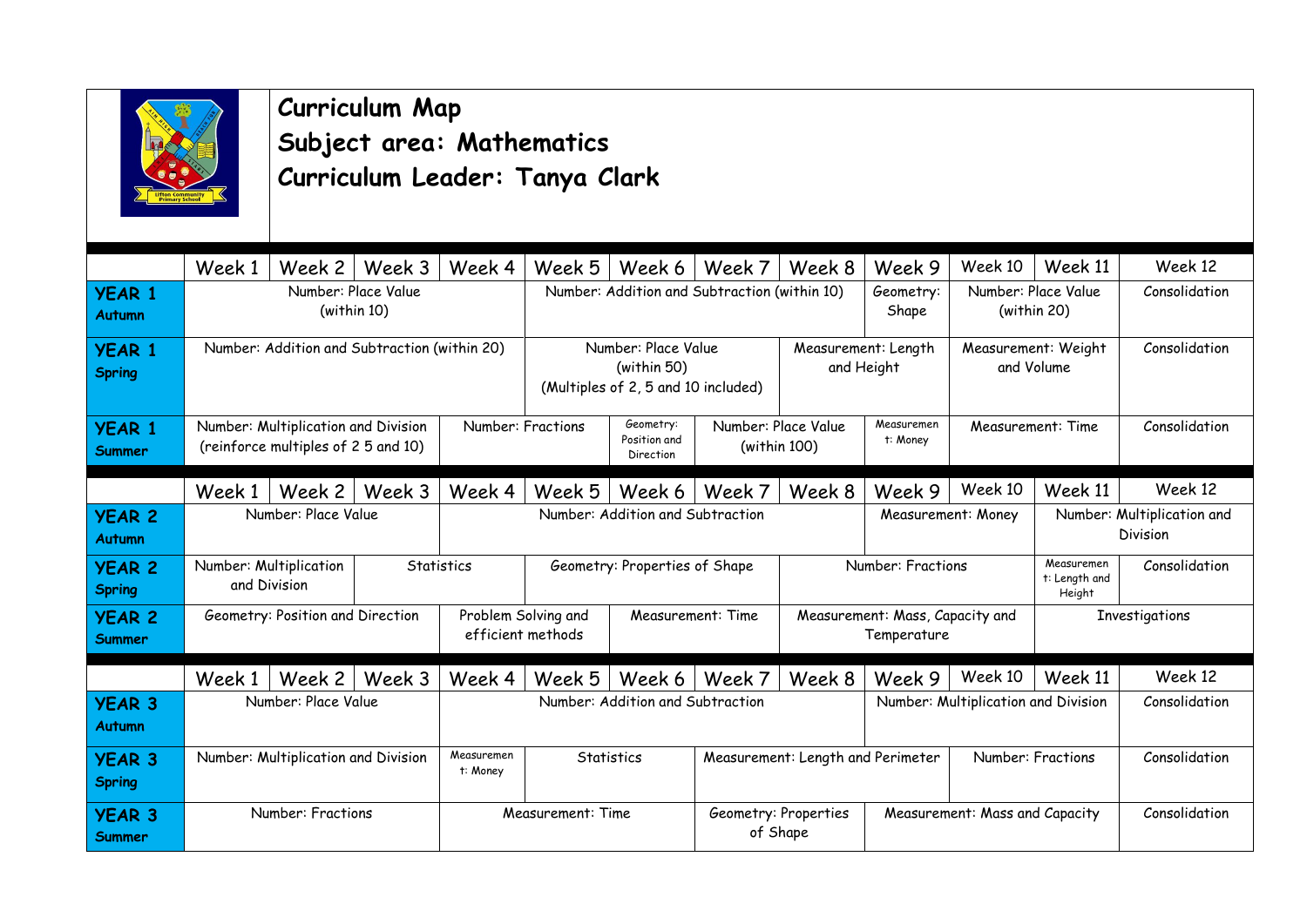|                                | Week 1                                                       | Week 2                           | Week 3             | Week 4                                            | Week 5                                                        | Week 6                           | Week 7                                        | Week 8                                                                       | Week 9                              | Week 10          | Week 11                                | Week 12       |
|--------------------------------|--------------------------------------------------------------|----------------------------------|--------------------|---------------------------------------------------|---------------------------------------------------------------|----------------------------------|-----------------------------------------------|------------------------------------------------------------------------------|-------------------------------------|------------------|----------------------------------------|---------------|
| <b>YEAR 4</b><br><b>Autumn</b> |                                                              | Number: Place Value              |                    |                                                   |                                                               | Number: Addition and Subtraction |                                               | Measuremen<br>t: Length and<br>Perimeter                                     | Number: Multiplication and Division |                  |                                        | Consolidation |
| <b>YEAR 4</b><br><b>Spring</b> | Number: Multiplication and Division<br>Measuremen<br>t: Area |                                  |                    | Number: Fractions                                 |                                                               | Number: Decimals                 |                                               |                                                                              |                                     | Consolidation    |                                        |               |
| <b>YEAR 4</b><br><b>Summer</b> |                                                              | Number: Decimals                 | Measurement: Money |                                                   | Measuremen<br>t: Time                                         |                                  | Statistics                                    |                                                                              | Geometry: Properties of Shape       |                  | Geometry:<br>Position and<br>Direction | Consolidation |
|                                | Week 1                                                       | Week 2                           | Week 3             | Week 4                                            | Week 5                                                        | Week 6                           | Week 7                                        | Week 8                                                                       | Week 9                              | Week 10          | Week 11                                | Week 12       |
| <b>YEAR 5</b><br><b>Autumn</b> | Number: Place Value                                          |                                  |                    | Number: Addition and<br>Statistics<br>Subtraction |                                                               |                                  |                                               | Number: Multiplication<br>Measurement:<br>and Division<br>Perimeter and Area |                                     |                  | Consolidation                          |               |
| <b>YEAR 5</b><br><b>Spring</b> | Number: Multiplication and Division                          |                                  |                    |                                                   |                                                               |                                  | Number: Fractions                             |                                                                              |                                     |                  | Number: Decimals and<br>Percentages    | Consolidation |
| <b>YEAR 5</b><br><b>Summer</b> |                                                              |                                  | Number: Decimals   |                                                   | Geometry: Properties of Shape                                 |                                  |                                               | Geometry:<br>Position and<br>Direction                                       | Measurement:                        | Converting Units | Measuremen<br>t: Volume                | Consolidation |
|                                | Week 1                                                       | Week 2                           | Week 3             | Week 4                                            | Week 5                                                        | Week 6                           | Week 7                                        | Week 8                                                                       | Week 9                              | Week 10          | Week 11                                | Week 12       |
| <b>YEAR 6</b><br><b>Autumn</b> |                                                              | Number: Place Value              |                    |                                                   | Number: Addition, Subtraction, Multiplication<br>and Division |                                  |                                               |                                                                              | Number: Fractions                   |                  | Geometry:<br>Position and<br>Direction | Consolidation |
| <b>YEAR 6</b><br><b>Spring</b> | Number: Decimals<br>Number: Percentages                      |                                  |                    |                                                   | Measuremen<br>Number: Algebra<br>t: Converting<br>Units       |                                  | Measurement:<br>Perimeter, Area and<br>Volume |                                                                              | Number: Ratio                       |                  | Consolidation                          |               |
| <b>YEAR 6</b><br><b>Summer</b> |                                                              | Geometry: Properties<br>of Shape |                    | Problem Solving                                   |                                                               |                                  | Statistics                                    | Investigations                                                               |                                     |                  |                                        | Consolidation |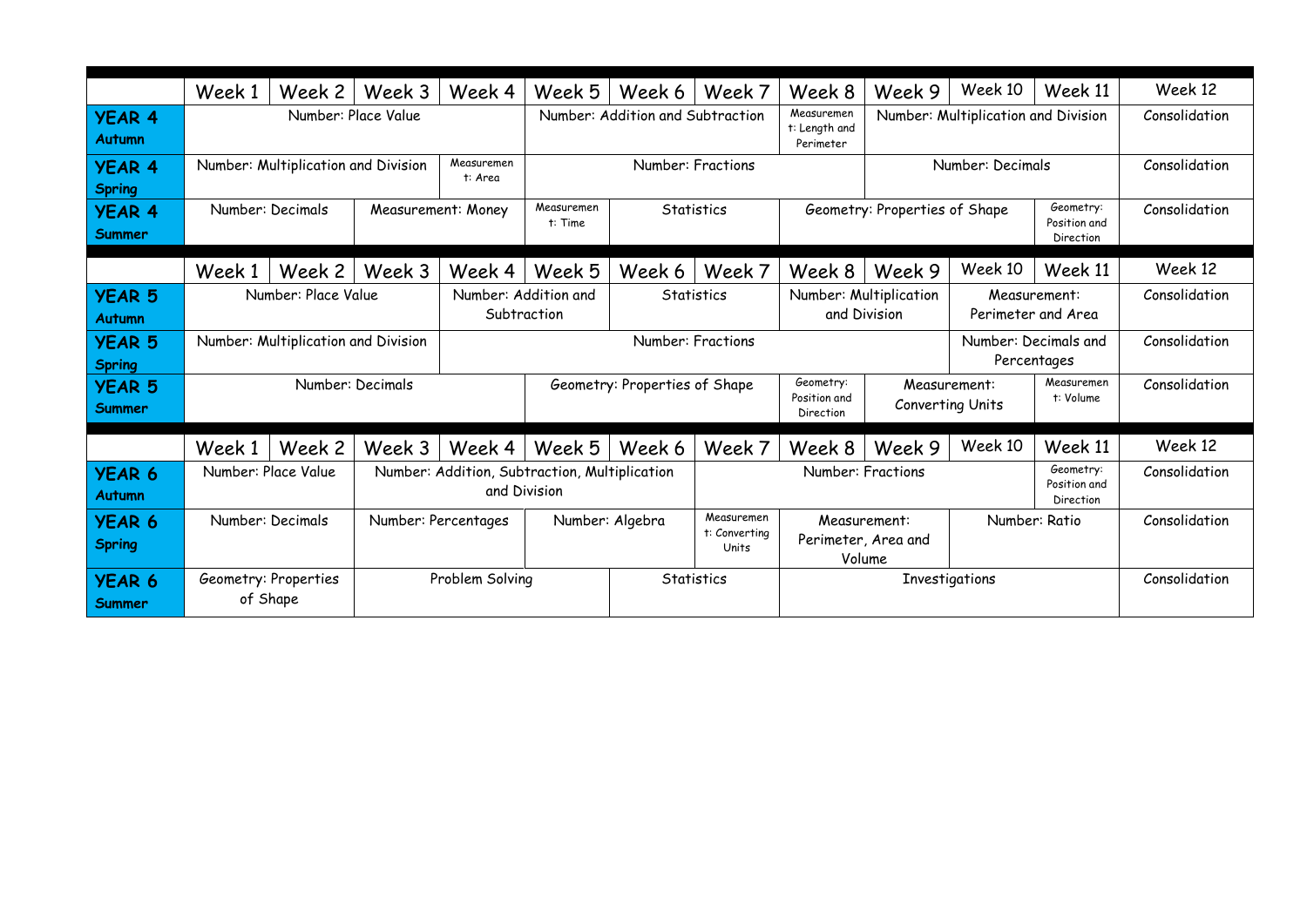

**Progression of skills Subject area: Mathematics Curriculum Leader: Tanya Clark**

# Place Value Progression

|                          | Year 1                                                                                                                                                                                                                                                  | Year 2                                                                                                           | Year 3                                                                                                                              | Year 4                                                                                                                                                   | Year 5                                                                                                                                                                                                                              | Year 6 |
|--------------------------|---------------------------------------------------------------------------------------------------------------------------------------------------------------------------------------------------------------------------------------------------------|------------------------------------------------------------------------------------------------------------------|-------------------------------------------------------------------------------------------------------------------------------------|----------------------------------------------------------------------------------------------------------------------------------------------------------|-------------------------------------------------------------------------------------------------------------------------------------------------------------------------------------------------------------------------------------|--------|
| Place Value:<br>Counting | *count to and across<br>100, forwards and<br>backwards, beginning<br>with 0 or 1, or from<br>any given number<br>*count numbers to<br>100 in numerals;<br>count in multiples of<br>twos, fives and tens<br>Autumn 1<br>Autumn 4<br>Spring 2<br>Summer 4 | *count in steps of 2,<br>3, and 5 from 0, and<br>in tens from any<br>number, forward and<br>backward<br>Autumn 1 | *count from 0 in<br>multiples of 4, 8, 50<br>and 100; find 10 or<br>100 more or less than<br>a given number<br>Autumn 1<br>Autumn 3 | *count in multiples of<br>6, 7, 9, 25 and 1,000<br>*count backwards<br>through zero to<br>include negative<br>numbers<br>Autumn 1<br>Autumn <sub>4</sub> | *count forwards or<br>backwards in steps<br>of powers of 10 for<br>any given number up<br>to 1,000,000<br>*count forwards and<br>backwards with<br>positive and negative<br>whole numbers,<br>including through<br>zero<br>Autumn 1 |        |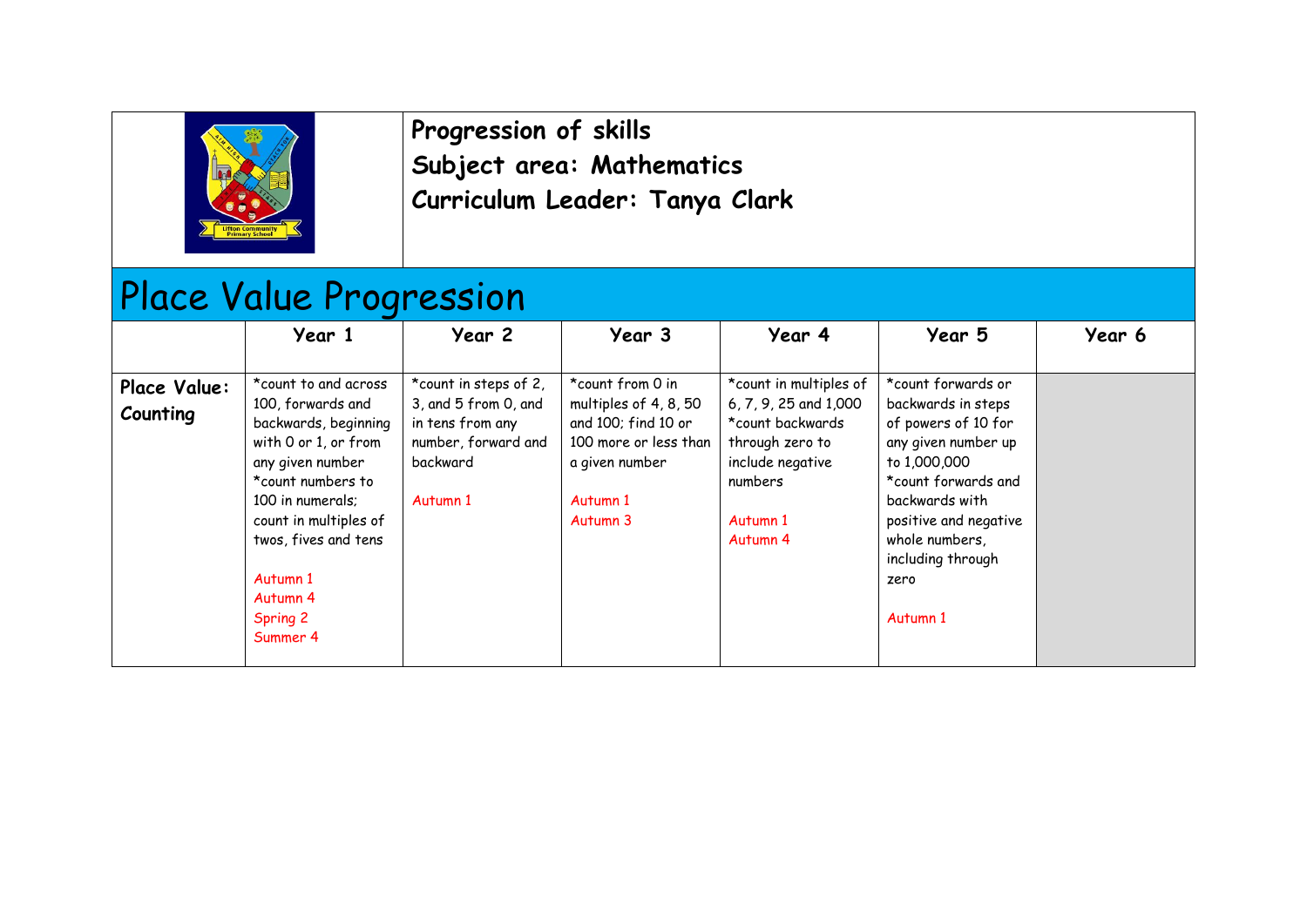| Place Value:<br>Represent             | *identify and<br>represent numbers<br>using objects and<br>pictorial<br>representations<br>*read and write<br>numbers to 100 in<br>numerals<br>*read and write<br>numbers from 1 to 20<br>in numerals and<br>words<br>Autumn 1<br>Autumn 4<br>Spring 2<br>Summer 4 | *read and write<br>numbers to at least<br>100 in numerals and<br>in words<br>*identify, represent<br>and estimate<br>numbers using<br>different<br>representations,<br>including the number<br>line<br>Autumn 1 | *identify, represent<br>and estimate<br>numbers using<br>different<br>representations<br>*read and write<br>numbers to 1,000 in<br>numerals and words<br>Autumn 1 | *identify, represent<br>and estimate<br>numbers using<br>different<br>representations<br>*read Roman<br>numerals to 100 and<br>know that over time,<br>the numerals system<br>changed to include<br>the concept of zero<br>and place value<br>Autumn 1 | *read, write, (order<br>and compare)<br>numbers to at least<br>1,000,000 and<br>determine the value<br>of each digit<br>*read Roman<br>numerals to 1,000<br>and recognise years<br>written in Roman<br>numerals.<br>Autumn 1 | *read, write, (order<br>and compare)<br>numbers to at least<br>10,000,000 and<br>determine the value<br>of each digit<br>Autumn 1 |
|---------------------------------------|--------------------------------------------------------------------------------------------------------------------------------------------------------------------------------------------------------------------------------------------------------------------|-----------------------------------------------------------------------------------------------------------------------------------------------------------------------------------------------------------------|-------------------------------------------------------------------------------------------------------------------------------------------------------------------|--------------------------------------------------------------------------------------------------------------------------------------------------------------------------------------------------------------------------------------------------------|------------------------------------------------------------------------------------------------------------------------------------------------------------------------------------------------------------------------------|-----------------------------------------------------------------------------------------------------------------------------------|
|                                       | Year 1                                                                                                                                                                                                                                                             | Year 2                                                                                                                                                                                                          | Year 3                                                                                                                                                            | Year 4                                                                                                                                                                                                                                                 | Year 5                                                                                                                                                                                                                       | Year 6                                                                                                                            |
| Place Value:<br>Use PV and<br>Compare | *given a number,<br>identify one more<br>and one less<br>Autumn 1<br>Autumn 4<br>Spring 2<br>Summer 4                                                                                                                                                              | *recognise the place<br>value of each digit in<br>a two-digit number<br>(tens,ones)<br>*compare and order<br>numbers from 0 up to<br>100; use $\left\langle \right\rangle$ and =<br>signs<br>Autumn 1           | *recognise the place<br>value of each digit in<br>a three-digit number<br>(hundreds, tens, ones)<br>*compare and order<br>numbers up to 1,000<br>Autumn 1         | *find 1000 more or<br>less than a given<br>number<br>*recognise the place<br>value of each digit in<br>a four-digit number<br>(thousands,<br>hundreds, tens, ones)<br>*order and compare<br>numbers beyond<br>1,000<br>Autumn 1                        | *(read, write) order<br>and compare numbers<br>to at least 1,000,000<br>and determine the<br>value of each digit<br>Autumn 1                                                                                                 | *(read, write) order<br>and compare numbers<br>to at least<br>10,000,000 and<br>determine the value<br>of each digit<br>Autumn 1  |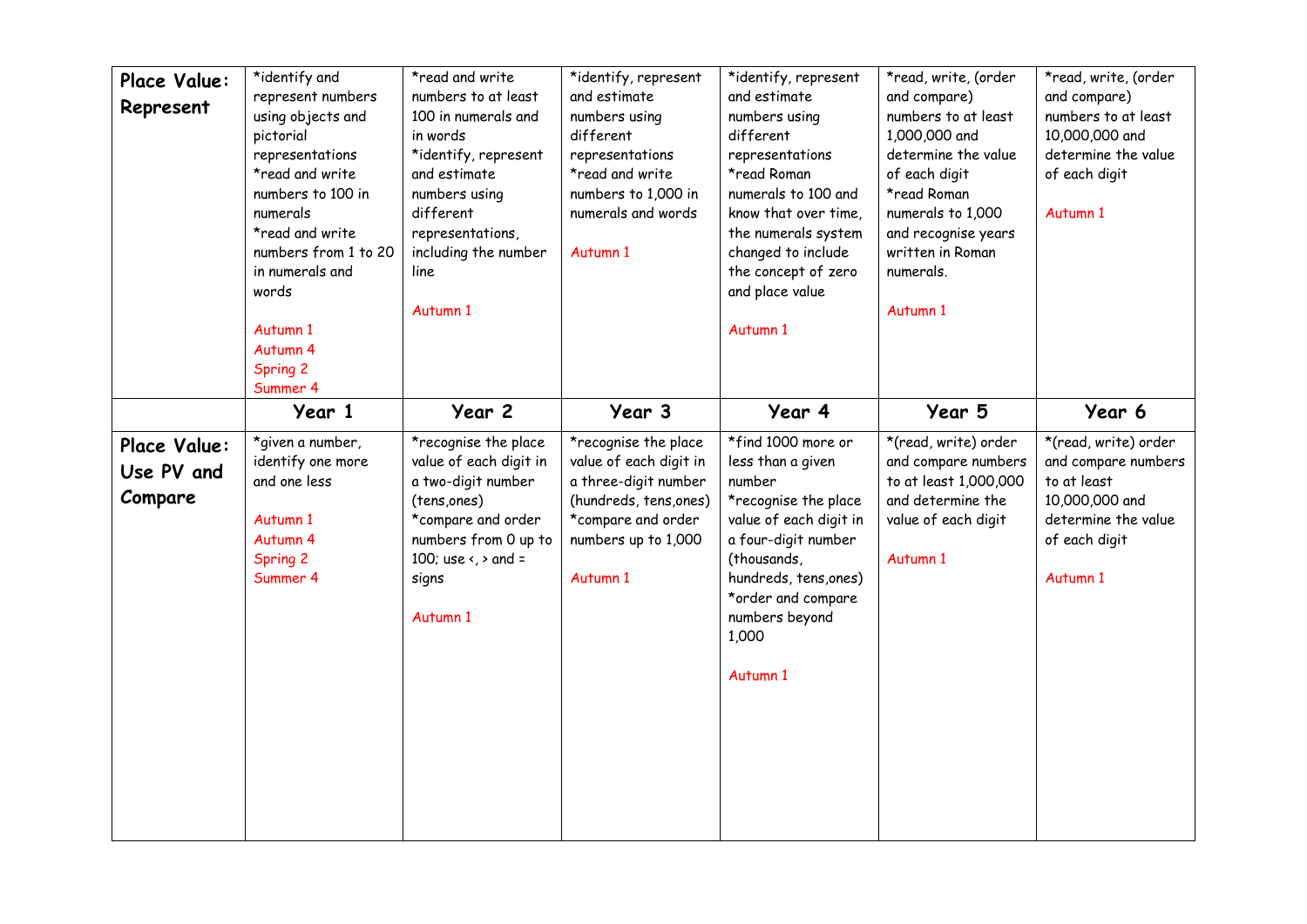| <b>Place Value:</b><br>Problems<br>and<br>Rounding                  |                                                                                                                                                                                                                                                          | *use place value and<br>number facts to<br>solve problems<br>Autumn 1                                                                                                                                                                                                                                                                                                                                                        | *solve number<br>problems and<br>practical problems<br>involving these ideas<br>Autumn 1                  | *round any number to<br>the nearest 10, 100<br>or 1,000<br>*solve number and<br>practical problems<br>that involve all of the<br>above and with<br>increasingly large<br>positive numbers<br>Autumn 1 | *interpret negative<br>numbers in context<br>*round any number up<br>to 1,000,000 to the<br>nearest 10, 100,<br>1,000, 10,000 and<br>100,000<br>*solve number<br>problems and<br>practical problems<br>that involve all of the<br>above<br>Autumn 1 | *round any whole<br>number to a<br>requite=red degree<br>of accuracy<br>*use negative<br>numbers in context,<br>and calculate<br>intervals across zero<br>*solve number<br>problems that involve<br>all of the above<br>Autumn 1 |
|---------------------------------------------------------------------|----------------------------------------------------------------------------------------------------------------------------------------------------------------------------------------------------------------------------------------------------------|------------------------------------------------------------------------------------------------------------------------------------------------------------------------------------------------------------------------------------------------------------------------------------------------------------------------------------------------------------------------------------------------------------------------------|-----------------------------------------------------------------------------------------------------------|-------------------------------------------------------------------------------------------------------------------------------------------------------------------------------------------------------|-----------------------------------------------------------------------------------------------------------------------------------------------------------------------------------------------------------------------------------------------------|----------------------------------------------------------------------------------------------------------------------------------------------------------------------------------------------------------------------------------|
|                                                                     |                                                                                                                                                                                                                                                          | <b>Addition and Subtraction Progression</b>                                                                                                                                                                                                                                                                                                                                                                                  |                                                                                                           |                                                                                                                                                                                                       |                                                                                                                                                                                                                                                     |                                                                                                                                                                                                                                  |
|                                                                     | Year 1                                                                                                                                                                                                                                                   | Year 2                                                                                                                                                                                                                                                                                                                                                                                                                       | Year 3                                                                                                    | Year 4                                                                                                                                                                                                | Year 5                                                                                                                                                                                                                                              | Year 6                                                                                                                                                                                                                           |
| <b>Addition and</b><br>Subtraction:<br>Recall,<br>Represent,<br>Use | *read, write and<br>interpret<br>mathematical<br>statements involving<br>addition (+),<br>subtraction (-) and<br>equals (=) signs<br>*represent and use<br>number bonds and<br>related subtraction<br>facts within 20<br>Autumn <sub>2</sub><br>Spring 1 | *recall and use<br>addition and<br>subtraction facts to<br>20 fluently, and<br>derive and use<br>related facts up to<br>100<br>*show that addition<br>of two numbers can<br>be done in any order<br>(commutative) and<br>subtraction of one<br>number from another<br>cannot<br>*recognise and use<br>the inverse<br>relationships<br>between addition and<br>subtraction and use<br>this to check<br>calculations and solve | *estimate the answer<br>to a calculation and<br>use inverse<br>operations to check<br>Autumn <sub>2</sub> | *estimate and use<br>use inverse<br>operations to check<br>answers to a<br>calculation<br>Autumn <sub>2</sub>                                                                                         | *use rounding to<br>check answers to<br>calculations and<br>determine, in the<br>context of a problem,<br>levels of accuracy<br>Autumn <sub>2</sub>                                                                                                 |                                                                                                                                                                                                                                  |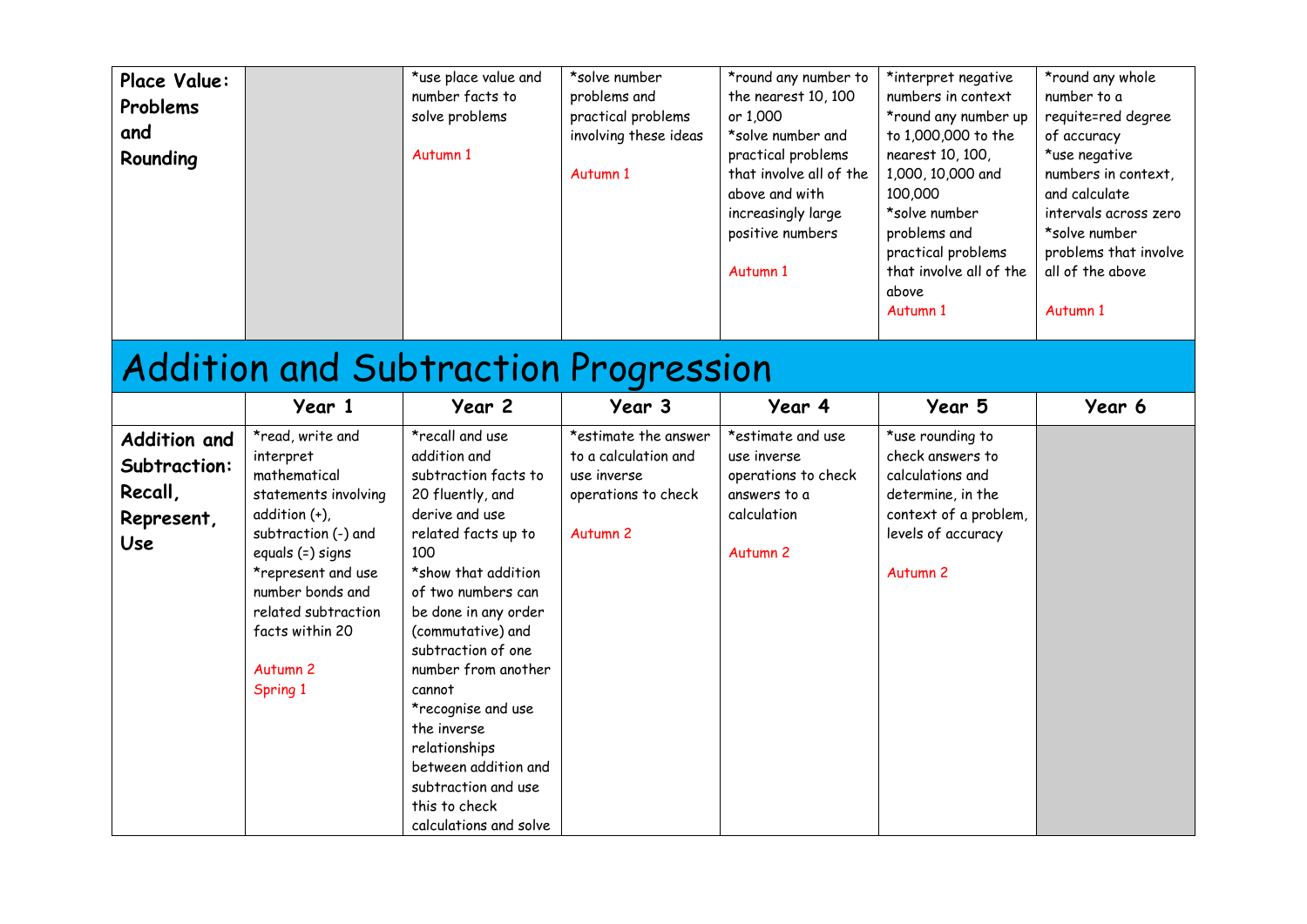|                                                     |                                                                                                                      | missing number<br>problems<br>Autumn <sub>2</sub>                                                                                                                                                                                                                                     |                                                                                                                                                                                                                                                                                                                                          |                                                                                                                                                                                   |                                                                                                                                                                                                                                                             |                                                                                                                                                                                                                                              |
|-----------------------------------------------------|----------------------------------------------------------------------------------------------------------------------|---------------------------------------------------------------------------------------------------------------------------------------------------------------------------------------------------------------------------------------------------------------------------------------|------------------------------------------------------------------------------------------------------------------------------------------------------------------------------------------------------------------------------------------------------------------------------------------------------------------------------------------|-----------------------------------------------------------------------------------------------------------------------------------------------------------------------------------|-------------------------------------------------------------------------------------------------------------------------------------------------------------------------------------------------------------------------------------------------------------|----------------------------------------------------------------------------------------------------------------------------------------------------------------------------------------------------------------------------------------------|
| Addition and<br>Subtraction:<br><b>Calculations</b> | *add and subtract<br>one-digit and two-<br>digit numbers to 20,<br>including zero<br>Autumn <sub>2</sub><br>Spring 1 | *add and subtract<br>numbers using<br>concrete objects,<br>pictorial<br>representations, and<br>mentally, including:<br>-a two-digit number<br>and ones<br>-a two-digit number<br>and tens<br>-two two-digit<br>numbers<br>-adding three one-<br>digit numbers<br>Autumn <sub>2</sub> | *add and subtract<br>numbers mentally,<br>including:<br>-a three-digit<br>number and ones<br>-a three-digit<br>number and tens<br>-a three-digit<br>number and hundreds<br>*add and subtract<br>numbers with up to<br>three digits, using<br>formal written<br>methods of columnar<br>addition and<br>subtraction<br>Autumn <sub>2</sub> | *add and subtract<br>numbers with up to 4<br>digits using the<br>formal written<br>methods of columnar<br>addition and<br>subtraction where<br>appropriate<br>Autumn <sub>2</sub> | *add and subtract<br>whole numbers with<br>more than 4 digits,<br>including using formal<br>written methods<br>(columnar addition<br>and subtraction)<br>*add and subtract<br>numbers mentally<br>with increasingly<br>large numbers<br>Autumn <sub>2</sub> | *perform mental<br>calculations, including<br>with mixed<br>operations and large<br>numbers<br>*use their knowledge<br>of the order of<br>operations to carry<br>out calculations<br>involving the four<br>operations<br>Autumn <sub>2</sub> |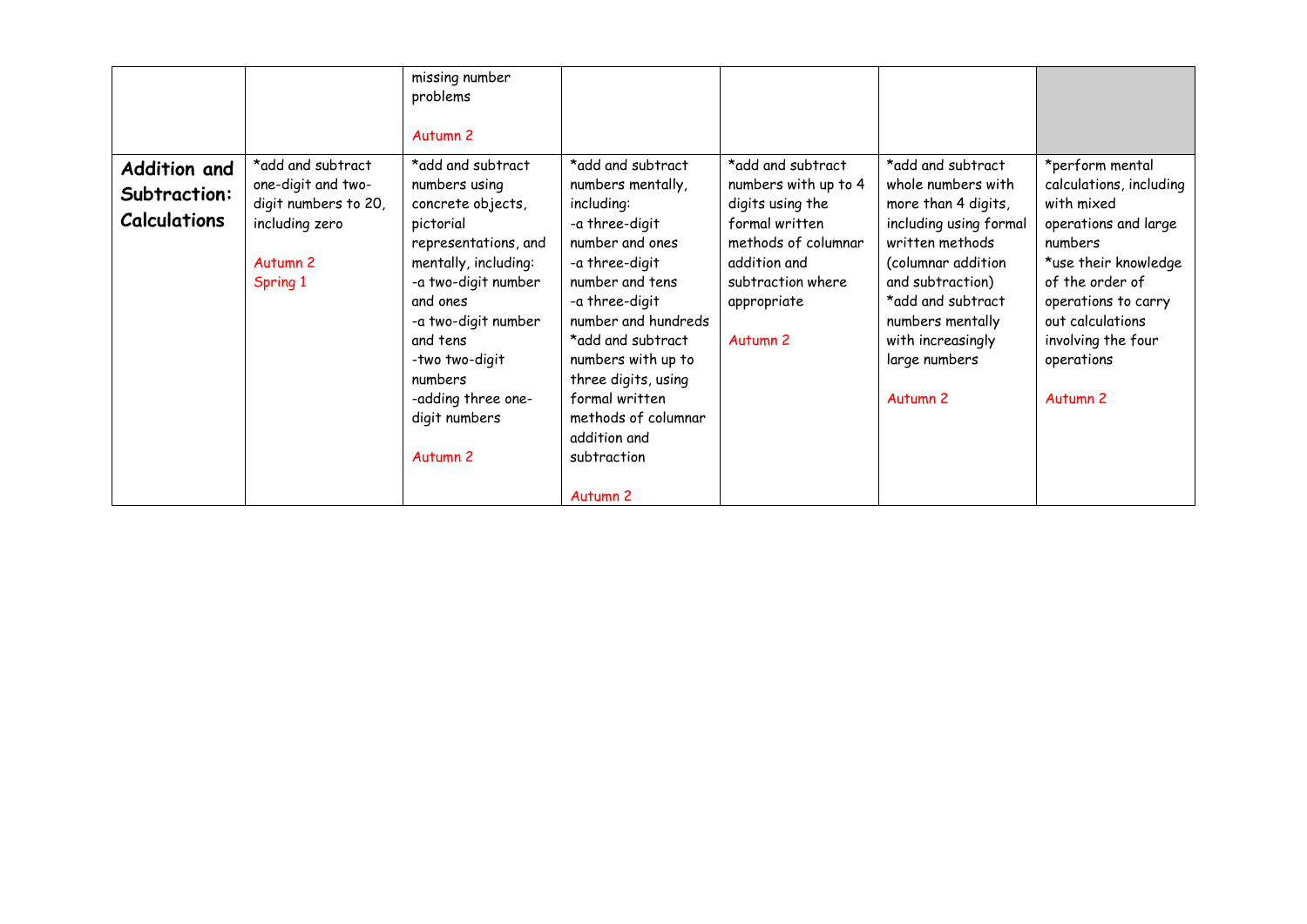| <b>Addition and</b><br>Subtraction:<br>Solve<br>Problems                      | *solve one-step<br>problems that involve<br>addition and<br>subtraction, using<br>concrete objects and<br>pictorial<br>representations, and<br>missing number<br>problems such as<br>$7 = 2 - 9$<br>Autumn <sub>2</sub><br>Spring 1 | *solve problems with<br>addition and<br>subtraction:<br>-using concrete<br>objects and pictorial<br>representations,<br>including those<br>involving numbers,<br>quantities and<br>measures<br>*applying their<br>increasing knowledge<br>of mental and written<br>methods<br>Autumn <sub>2</sub> | *solve problems,<br>including missing<br>number problems,<br>using number facts,<br>place value, and more<br>complex addition and<br>subtraction<br>Autumn <sub>2</sub> | *solve addition and<br>subtraction two-step<br>problems in contexts,<br>deciding which<br>operations and<br>methods to use and<br>why<br>Autumn <sub>2</sub>                                              | *solve addition and<br>subtraction multi-<br>step problems in<br>contexts, deciding<br>which operations and<br>methods to use and<br>why<br>*solve problems<br>involving addition,<br>subtraction,<br>multiplication and<br>division and a<br>combination of these,<br>including<br>understanding the<br>meaning of the equals<br>sign<br>Autumn <sub>2</sub> | *solve addition and<br>subtraction multi-<br>step problems in<br>contexts, deciding<br>which operations and<br>methods to use and<br>why<br>Autumn <sub>2</sub>                   |
|-------------------------------------------------------------------------------|-------------------------------------------------------------------------------------------------------------------------------------------------------------------------------------------------------------------------------------|---------------------------------------------------------------------------------------------------------------------------------------------------------------------------------------------------------------------------------------------------------------------------------------------------|-------------------------------------------------------------------------------------------------------------------------------------------------------------------------|-----------------------------------------------------------------------------------------------------------------------------------------------------------------------------------------------------------|---------------------------------------------------------------------------------------------------------------------------------------------------------------------------------------------------------------------------------------------------------------------------------------------------------------------------------------------------------------|-----------------------------------------------------------------------------------------------------------------------------------------------------------------------------------|
|                                                                               |                                                                                                                                                                                                                                     | <b>Multiplication and Division Progression</b>                                                                                                                                                                                                                                                    |                                                                                                                                                                         |                                                                                                                                                                                                           |                                                                                                                                                                                                                                                                                                                                                               |                                                                                                                                                                                   |
|                                                                               | Year 1                                                                                                                                                                                                                              | Year 2                                                                                                                                                                                                                                                                                            | Year 3                                                                                                                                                                  | Year 4                                                                                                                                                                                                    | Year 5                                                                                                                                                                                                                                                                                                                                                        | Year 6                                                                                                                                                                            |
| <b>Multiplication</b><br>and Division:<br>Recall,<br>Represent,<br><b>Use</b> |                                                                                                                                                                                                                                     | *recall and use<br>multiplication and<br>division facts for the<br>2, 5 and 10<br>multiplication tables,<br>including recognising<br>odd and even<br>numbers<br>*show that                                                                                                                        | *recall and use<br>multiplication and<br>division facts for the<br>3, 4 and 8<br>multiplication tables<br>Autumn 3                                                      | *recall multiplication<br>and division facts for<br>multiplication tables<br>up to 12x12<br>*use place value,<br>known and derived<br>facts to multiply and<br>divide mentally,<br>including: multiplying | *identify multiples<br>and factors, including<br>finding all factor<br>pairs of a number,<br>and common factors<br>if two numbers<br>*know and use the<br>vocabulary of prime<br>numbers, prime                                                                                                                                                               | *identify common<br>factors, common<br>multiples and prime<br>numbers<br>*use estimation to<br>check answers to<br>calculations and<br>determine, in the<br>context of a problem, |

together three numbers

\*recognise and use factor pairs and commutativity in mental calculations

factors and composite (nonprime) numbers \*establish whether a number up to 100 is prime and recall

an appropriate degree of accuracy

Autumn 2

multiplication of two numbers can be done

in any order (commutative) and division of one number by another

cannot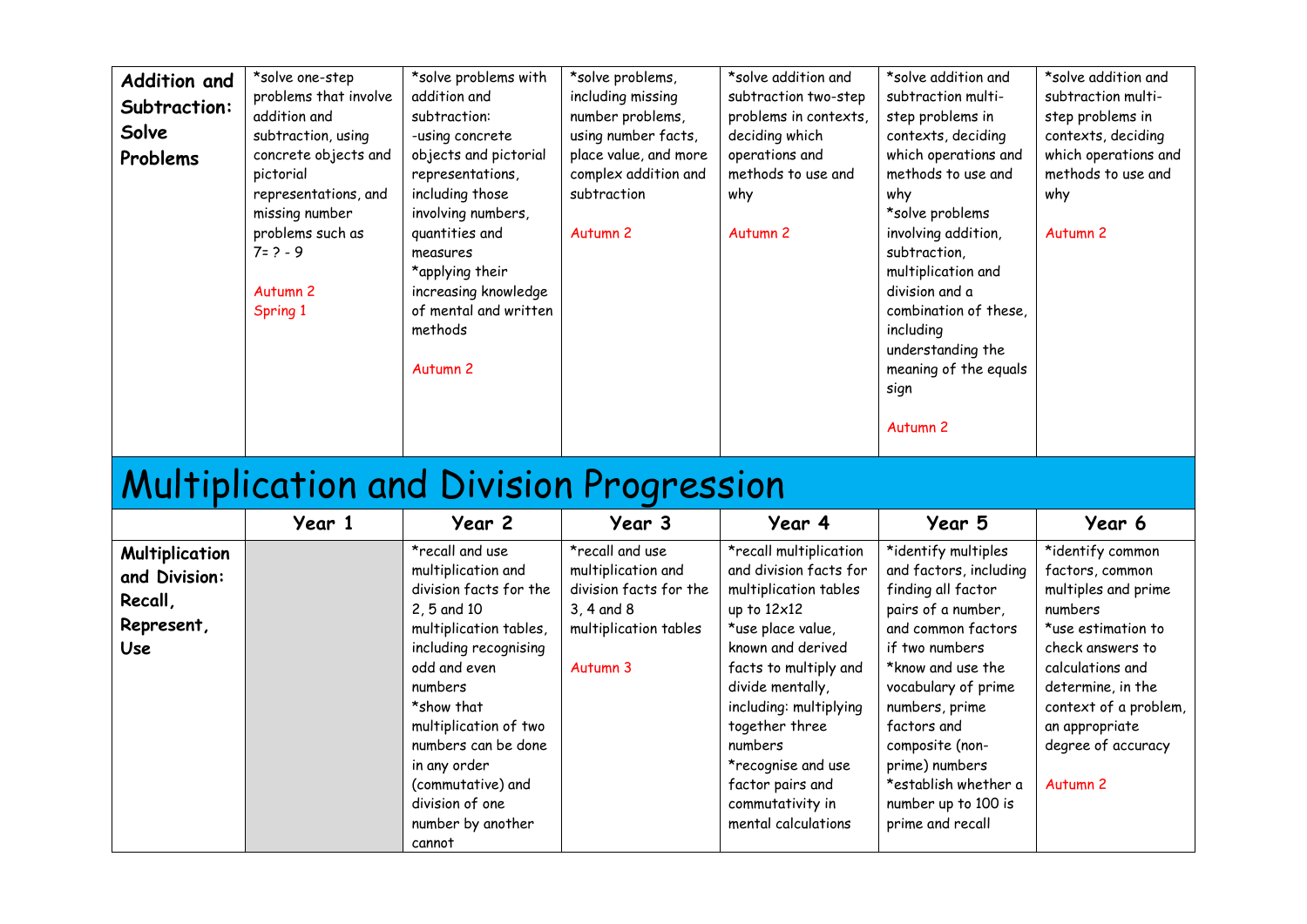|                                                               |        | Autumn 4<br>Spring 1                                                                                                                                                                                                      |                                                                                                                                                                                                                                                                                                           | Autumn 4<br>Spring 1                                                                                                   | prime numbers up to<br>19<br>*recognise and use<br>square numbers and<br>cube numbers, and<br>the notation for<br>square and cubed<br>Autumn 4                                                                                                                                                                                                                                                                                                                                                                                                                                     |                                                                                                                                                                                                                                                                                                                                                                                                                                                                                                                                                                                                   |
|---------------------------------------------------------------|--------|---------------------------------------------------------------------------------------------------------------------------------------------------------------------------------------------------------------------------|-----------------------------------------------------------------------------------------------------------------------------------------------------------------------------------------------------------------------------------------------------------------------------------------------------------|------------------------------------------------------------------------------------------------------------------------|------------------------------------------------------------------------------------------------------------------------------------------------------------------------------------------------------------------------------------------------------------------------------------------------------------------------------------------------------------------------------------------------------------------------------------------------------------------------------------------------------------------------------------------------------------------------------------|---------------------------------------------------------------------------------------------------------------------------------------------------------------------------------------------------------------------------------------------------------------------------------------------------------------------------------------------------------------------------------------------------------------------------------------------------------------------------------------------------------------------------------------------------------------------------------------------------|
|                                                               | Year 1 | Year 2                                                                                                                                                                                                                    | Year 3                                                                                                                                                                                                                                                                                                    | Year 4                                                                                                                 | Year 5                                                                                                                                                                                                                                                                                                                                                                                                                                                                                                                                                                             | Year 6                                                                                                                                                                                                                                                                                                                                                                                                                                                                                                                                                                                            |
| <b>Multiplication</b><br>and Division:<br><b>Calculations</b> |        | *calculate<br>mathematical<br>statements for<br>multiplication and<br>division within the<br>multiplication tables<br>and write them using<br>the multiplication,<br>division and equals<br>signs<br>Autumn 4<br>Spring 1 | *write and calculate<br>mathematical<br>statements for<br>multiplication and<br>division using the<br>multiplication tables<br>that they know,<br>including for two-<br>digit numbers times<br>one-digit numbers,<br>using mental and<br>progressing to formal<br>written methods<br>Autumn 3<br>Spring 1 | *multiply two-digit<br>and three-digit<br>numbers by a one-<br>digit number using<br>formal written layout<br>Spring 1 | *multiply numbers up<br>to 4 digits by a one-<br>or two-digit number<br>using a formal<br>written method,<br>including long<br>multiplication for<br>two-digit numbers<br>*multiply and divide<br>numbers mentally<br>drawing upon known<br>facts<br>*divide numbers up<br>to 4 digits by a one-<br>digit number using<br>the formal written<br>method of short<br>division and interpret<br>remainders<br>appropriately for the<br>context<br>*multiply and divide<br>whole numbers and<br>those involving<br>decimals by 10, 100<br>and 1,000<br>Autumn <sub>4</sub><br>Spring 1 | *multiply multi-digit<br>numbers up to 4<br>digits by a two-digit<br>whole number using<br>the formal written<br>method of long<br>multiplication<br>*divide numbers up<br>to 4 digits by a two-<br>digit whole number<br>using the formal<br>written method of<br>long division, and<br>interpret<br>remainders,<br>fractions, or by<br>rounding, as<br>appropriate for the<br>context<br>*divide numbers up<br>to 4 digits by a two-<br>digit number using<br>the formal written<br>method of short<br>division where<br>appropriate,<br>interpreting<br>remainders according<br>to the context |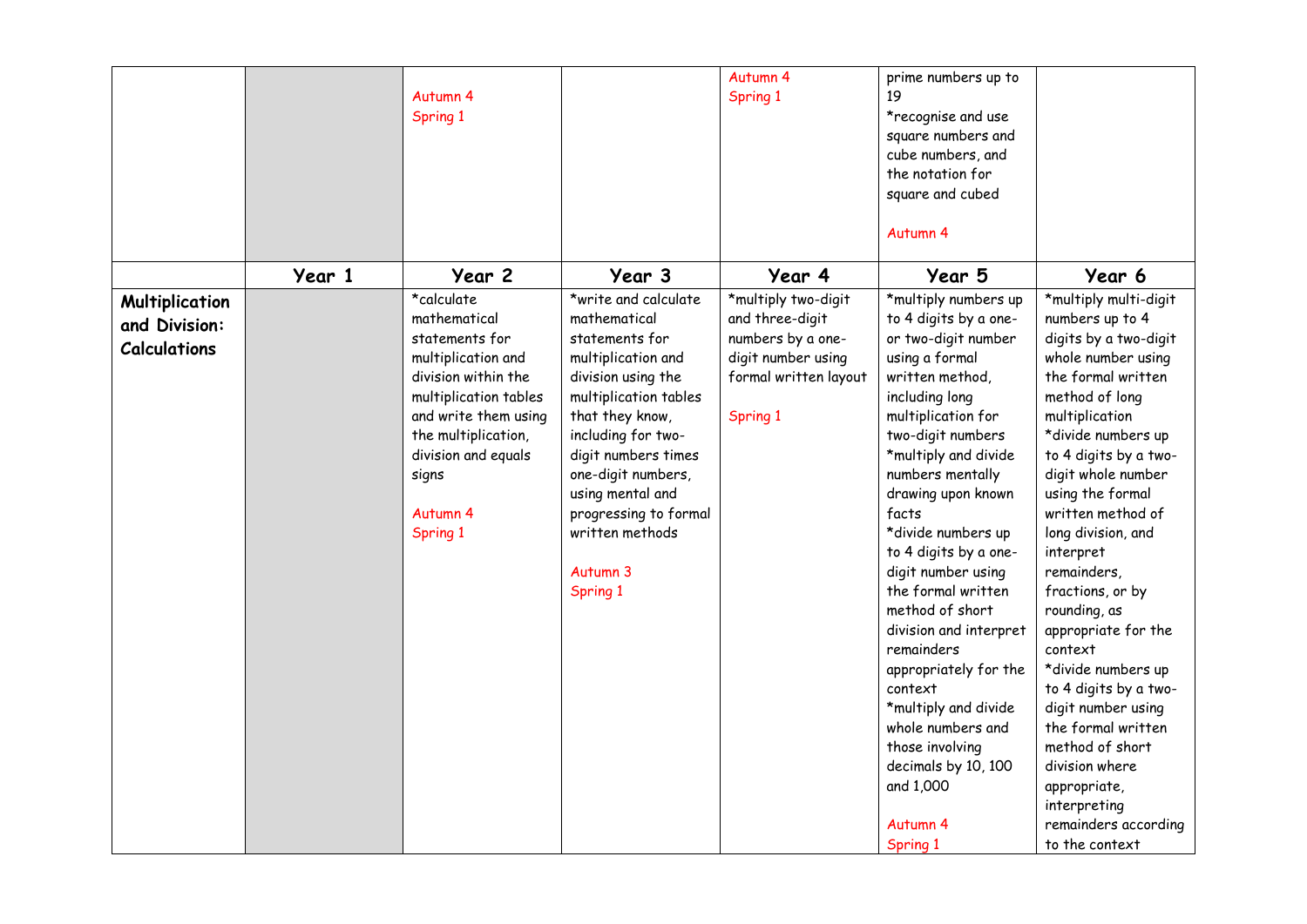|                                                                  |                                                                                                                                                                                                                                     |                                                                                                                                                                                                                                                |                                                                                                                                                                                                                                                                 |                                                                                                                                                                                                                                                                                             | Summer 1                                                                                                                                                                                                                                                                                                                    | *perform mental<br>calculations, including<br>with mixed<br>operations and large<br>m=numbers<br>Autumn <sub>2</sub>                          |
|------------------------------------------------------------------|-------------------------------------------------------------------------------------------------------------------------------------------------------------------------------------------------------------------------------------|------------------------------------------------------------------------------------------------------------------------------------------------------------------------------------------------------------------------------------------------|-----------------------------------------------------------------------------------------------------------------------------------------------------------------------------------------------------------------------------------------------------------------|---------------------------------------------------------------------------------------------------------------------------------------------------------------------------------------------------------------------------------------------------------------------------------------------|-----------------------------------------------------------------------------------------------------------------------------------------------------------------------------------------------------------------------------------------------------------------------------------------------------------------------------|-----------------------------------------------------------------------------------------------------------------------------------------------|
|                                                                  | Year 1                                                                                                                                                                                                                              | Year 2                                                                                                                                                                                                                                         | Year 3                                                                                                                                                                                                                                                          | Year 4                                                                                                                                                                                                                                                                                      | Year 5                                                                                                                                                                                                                                                                                                                      | Year 6                                                                                                                                        |
| <b>Multiplication</b><br>and Division:<br>Solve<br>Problems      | *solve one-step<br>problems involving<br>multiplication and<br>division, by<br>calculating the<br>answer using<br>concrete objects,<br>pictorial<br>representations and<br>arrays with the<br>support of the<br>teacher<br>Summer 1 | *solve problems<br>involving<br>multiplication and<br>division, using<br>materials, arrays,<br>repeated addition,<br>mental methods, and<br>multiplication and<br>division facts,<br>including problems in<br>contexts<br>Autumn 4<br>Spring 1 | *solve problems<br>including missing<br>number problems,<br>involving<br>multiplication and<br>division, including<br>positive integer<br>scaling problems and<br>correspondence<br>problems in which n<br>objects are<br>connected to m<br>objects<br>Spring 1 | *solve problems<br>involving multiplying<br>and adding, including<br>used the distributive<br>law to multiply two<br>digit numbers by one<br>digit, integer scaling<br>problems and harder<br>correspondence<br>problems in which n<br>objects are<br>connected to m<br>objects<br>Spring 1 | *solve problems<br>involving<br>multiplication and<br>division including<br>using their knowledge<br>of factors and<br>multiples, squares<br>and cubes<br>*solve problems<br>involving<br>multiplication and<br>division, including<br>scaling by simple<br>fractions and<br>problems involving<br>simple rates<br>Autumn 4 | *solve problems<br>involving addition,<br>subtraction,<br>multiplication and<br>division<br>Autumn <sub>2</sub>                               |
| Multiplication<br>and Division:<br>Combined<br><b>Operations</b> |                                                                                                                                                                                                                                     |                                                                                                                                                                                                                                                |                                                                                                                                                                                                                                                                 |                                                                                                                                                                                                                                                                                             | Spring 1<br>*solve problems<br>involving addition,<br>subtraction,<br>multiplication and<br>division and a<br>combination of these,<br>including<br>understanding the<br>meaning of the equals<br>sign<br>Spring 1                                                                                                          | *use their knowledge<br>of the order of<br>operations to carry<br>out calculations<br>involving the four<br>operations<br>Autumn <sub>2</sub> |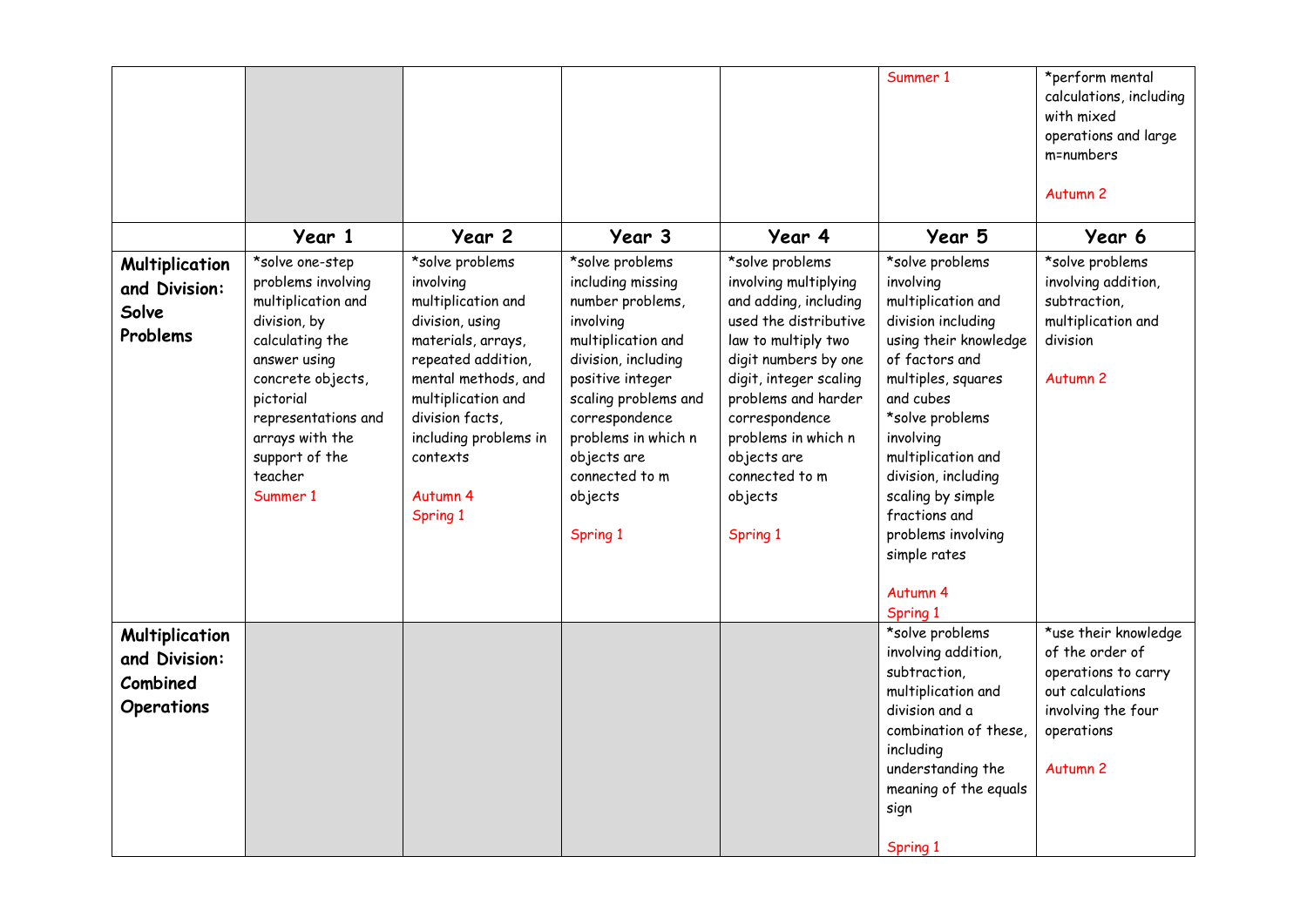| Fractions, decimals and Percentages Progression |                                                                                                                                                                                                                                  |                                                                                                                                                                            |                                                                                                                                                                                                                                                                                                                                                                                                                                                                  |                                                                                                                                                                      |                                                                                                                                                                                                                                                                                                                                                                                                     |                                                                                                                                                                                                        |  |  |  |
|-------------------------------------------------|----------------------------------------------------------------------------------------------------------------------------------------------------------------------------------------------------------------------------------|----------------------------------------------------------------------------------------------------------------------------------------------------------------------------|------------------------------------------------------------------------------------------------------------------------------------------------------------------------------------------------------------------------------------------------------------------------------------------------------------------------------------------------------------------------------------------------------------------------------------------------------------------|----------------------------------------------------------------------------------------------------------------------------------------------------------------------|-----------------------------------------------------------------------------------------------------------------------------------------------------------------------------------------------------------------------------------------------------------------------------------------------------------------------------------------------------------------------------------------------------|--------------------------------------------------------------------------------------------------------------------------------------------------------------------------------------------------------|--|--|--|
|                                                 | Year 1                                                                                                                                                                                                                           | Year 2                                                                                                                                                                     | Year 3                                                                                                                                                                                                                                                                                                                                                                                                                                                           | Year 4                                                                                                                                                               | Year 5                                                                                                                                                                                                                                                                                                                                                                                              | Year 6                                                                                                                                                                                                 |  |  |  |
| <b>Fractions:</b><br>Recognise and<br>Write     | *recognise, find and<br>name a half as one of<br>two equal parts of an<br>object, shape or<br>quantity<br>*recognise, find and<br>name a quarter as<br>one of four equal<br>parts of an object,<br>shape or quantity<br>Summer 2 | *recognise, find, name<br>and write factions $\frac{1}{3} \frac{1}{4}$<br>$\frac{1}{2}$ and $\frac{3}{4}$ of a length,<br>shape, set of objects or<br>quantity<br>Spring 4 | *count up and down in<br>tenths; recognise<br>that tenths arise<br>from dividing an<br>object into 10 equal<br>parts and in dividing<br>one-digit numbers or<br>quantities by 10<br>*recognise, find and<br>write fractions of a<br>discrete set of<br>objects: unit<br>fractions and non-<br>unit fractions with<br>small denominators<br>*recognise and use<br>fractions as numbers:<br>unit fractions and<br>non-unit fractions<br>with small<br>denominators | *count up and down in<br>hundredths;<br>recognise that<br>hundredths arise<br>when dividing an<br>object by one<br>hundred and dividing<br>tenths by ten<br>Spring 3 | *identify, name and<br>write equivalent<br>fractions of a given<br>fraction,<br>represented visually,<br>including tenths and<br>hundredths<br>*recognise mixed<br>numbers and improper<br>fractions and convert<br>from one form to the<br>other and write<br>mathematical statements<br>$> 1$ as a mixed number<br>(for example $\frac{2}{5} + \frac{4}{5} =$<br>$6/5 = 1\frac{1}{5}$<br>Spring 2 |                                                                                                                                                                                                        |  |  |  |
| <b>Fractions:</b><br>Compare                    |                                                                                                                                                                                                                                  | *recognise the<br>equivalence of 2/4<br>and $\frac{1}{2}$<br>Spring 4                                                                                                      | Spring 5<br>*recognise and show,<br>using diagrams,<br>equivalent fractions<br>with small<br>denominators<br>*compare and order<br>unit fractions, and<br>fractions with the<br>same denominators<br>Summer 1                                                                                                                                                                                                                                                    | *recognise and show,<br>using diagrams,<br>families of common<br>equivalent fractions<br>Spring 3                                                                    | *compare and order<br>fractions whose<br>denominators are all<br>multiples of the same<br>number<br>Spring 2                                                                                                                                                                                                                                                                                        | *use common factors<br>to simplify fractions;<br>use common multiples<br>to express fractions<br>in the same<br>denomination<br>*compare and order<br>fractions, including<br>fractions >1<br>Autumn 3 |  |  |  |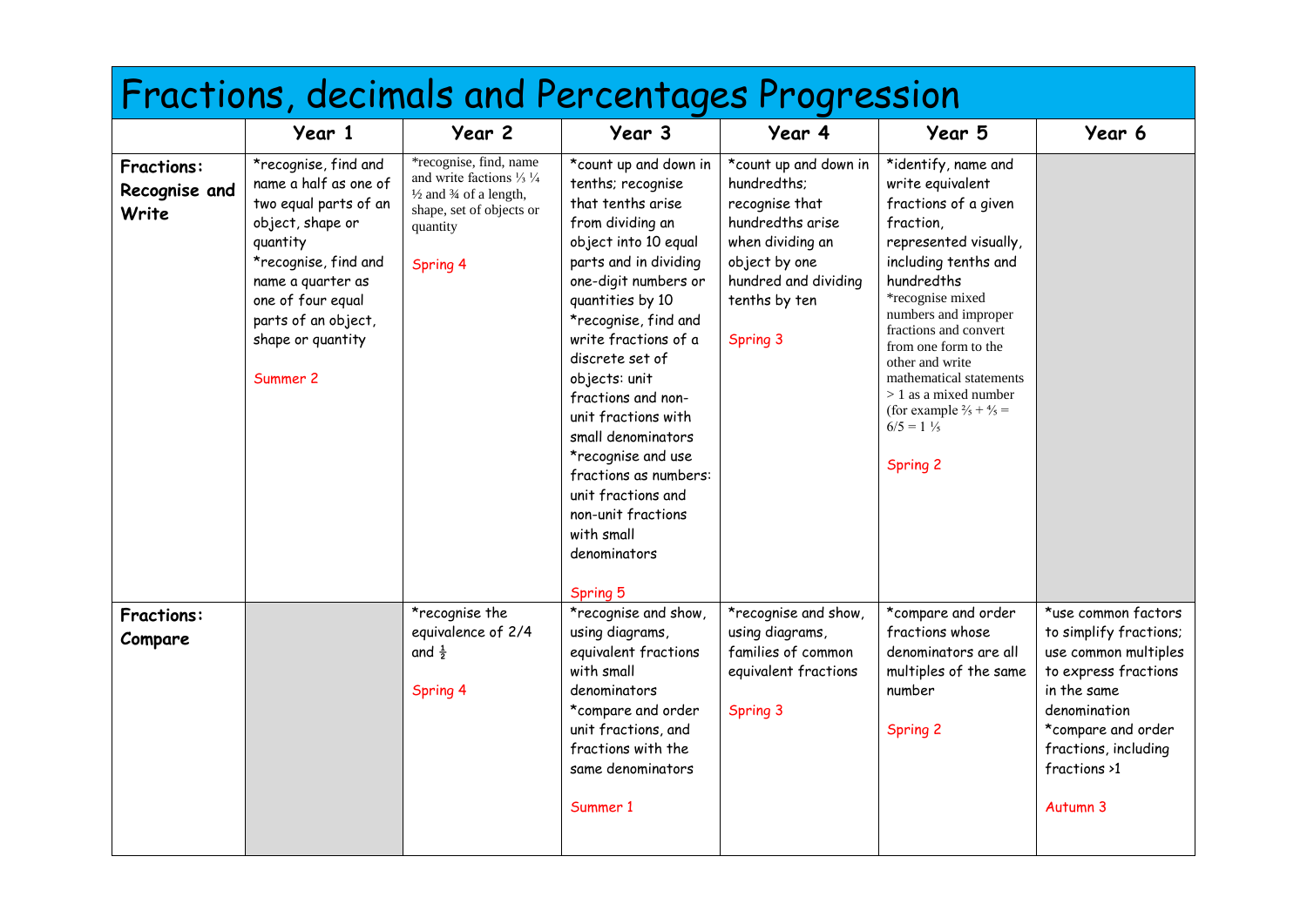|                                          | Year 1 | Year 2                                                                        | Year 3                                                                                                                        | Year 4                                                                                                                                                                                                                       | Year 5                                                                                                                                                                                                                                                       | Year 6                                                                                                                                                                                                                                                                                                                                                                                                                         |
|------------------------------------------|--------|-------------------------------------------------------------------------------|-------------------------------------------------------------------------------------------------------------------------------|------------------------------------------------------------------------------------------------------------------------------------------------------------------------------------------------------------------------------|--------------------------------------------------------------------------------------------------------------------------------------------------------------------------------------------------------------------------------------------------------------|--------------------------------------------------------------------------------------------------------------------------------------------------------------------------------------------------------------------------------------------------------------------------------------------------------------------------------------------------------------------------------------------------------------------------------|
| <b>Fractions:</b><br><b>Calculations</b> |        | *write simple<br>fractions for<br>example, $\frac{1}{2}$ of 6 = 3<br>Spring 4 | *add and subtract<br>fractions with the<br>same denominator<br>within one whole for<br>example 5/7 + 1/7 =<br>6/7<br>Summer 1 | *add and subtract<br>fractions with the<br>same denominator<br>Spring 3                                                                                                                                                      | *add and subtract<br>fractions with the<br>same denominator<br>and denominators<br>that are multiples of<br>the same number<br>*multiply proper<br>fractions and mixed<br>numbers by whole<br>numbers, supported<br>by materials and<br>diagrams<br>Spring 3 | *add and subtract<br>fractions with<br>different<br>denominators and<br>mixed numbers, suing<br>the concept of<br>equivalent fractions<br>*multiply simple pairs of<br>proper fractions, writing<br>the answer in its simplest<br>form for example $\frac{1}{4}$ x $\frac{1}{2}$<br>$= \frac{1}{8}$<br>*divide proper fractions<br>by whole numbers for<br>example $\frac{1}{3}$ divided by 2<br>$=$ $\frac{1}{6}$<br>Autumn 3 |
| <b>Fractions:</b><br>Solve<br>Problems   |        |                                                                               | *solve problems that<br>involve all of the<br>above<br>Spring 5<br>Summer 1                                                   | *solve problems<br>involving increasingly<br>harder fractions to<br>calculate quantities,<br>add fractions to<br>divide quantities,<br>including non-unit<br>fractions where the<br>answers is a whole<br>number<br>Spring 3 |                                                                                                                                                                                                                                                              |                                                                                                                                                                                                                                                                                                                                                                                                                                |
| Decimals:<br>Recognise and<br>Write      |        |                                                                               |                                                                                                                               | *recognise and write<br>decimal equivalents<br>of any number of<br>tenths or hundredths<br>*recognise and write<br>decimal equivalents<br>to $\frac{1}{4}$ $\frac{1}{2}$ $\frac{3}{4}$                                       | *read and write<br>decimal numbers as<br>fractions for<br>example $0.71 =$<br>71/100<br>*recognise and use<br>thousandths and<br>relate them to                                                                                                              | *identify the value of<br>each digit in<br>numbers given to<br>three decimal places<br>Spring 1                                                                                                                                                                                                                                                                                                                                |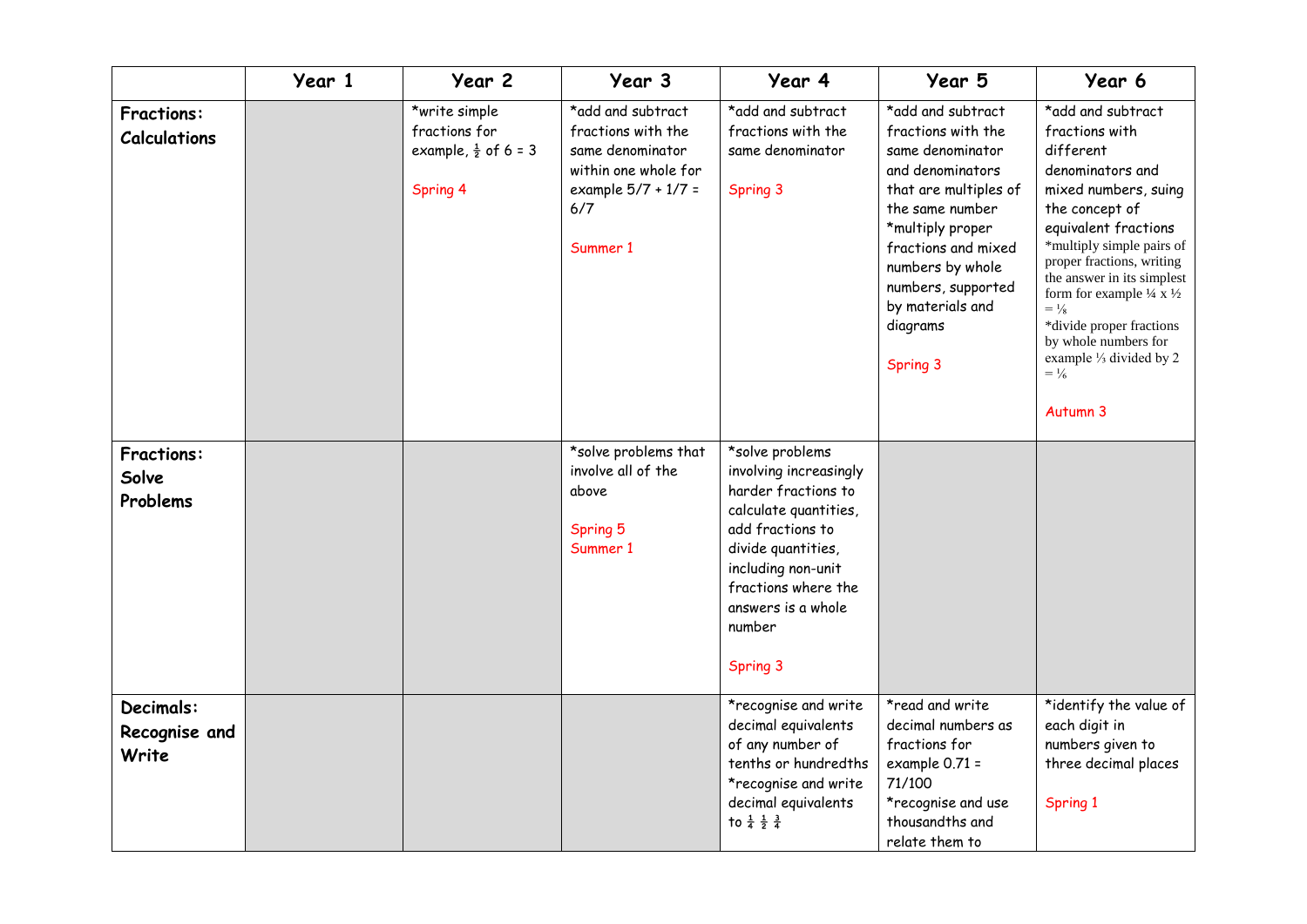|                                                  |        |        |        | Spring 4<br>Summer 1                                                                                                                                                                                         | tenths, hundredths<br>and decimal<br>equivalents<br>Spring 3                                                                                                                                             |                                                                                                                                                                                                                                                                                                                                                                                                                    |
|--------------------------------------------------|--------|--------|--------|--------------------------------------------------------------------------------------------------------------------------------------------------------------------------------------------------------------|----------------------------------------------------------------------------------------------------------------------------------------------------------------------------------------------------------|--------------------------------------------------------------------------------------------------------------------------------------------------------------------------------------------------------------------------------------------------------------------------------------------------------------------------------------------------------------------------------------------------------------------|
|                                                  | Year 1 | Year 2 | Year 3 | Year 4                                                                                                                                                                                                       | Year 5                                                                                                                                                                                                   | Year 6                                                                                                                                                                                                                                                                                                                                                                                                             |
| Decimals:<br>Compare                             |        |        |        | $\overline{\text{``round decimals with}}$<br>one decimal place to<br>the nearest whole<br>number<br>*compare numbers<br>with the same<br>number of decimal<br>places up to two<br>decimal places<br>Summer 1 | *round decimals with<br>two decimal places to<br>the nearest whole<br>number and to one<br>decimal place<br>*read, write, order<br>and compare numbers<br>with up to three<br>decimal places<br>Spring 3 |                                                                                                                                                                                                                                                                                                                                                                                                                    |
| Decimals:<br><b>Calculations</b><br>and Problems |        |        |        | *find the effect of<br>dividing a one- or<br>two-digit number by<br>10 and 100<br>identifying the value<br>of the digits in the<br>answer as ones,<br>tenths and<br>hundredths<br>Spring 4                   | *solve problems<br>involving number up<br>to three decimal<br>places<br>Summer 1                                                                                                                         | *multiply and divide<br>numbers by 10, 100<br>and 1,000 giving<br>answers up to three<br>decimal places<br>*multiply one-digit<br>numbers with up to<br>two decimal places by<br>whole numbers<br>*use written division<br>methods in cases<br>where the answer<br>has up to two decimal<br>places<br>*solve problems<br>which require<br>answers to be<br>rounded to specified<br>degrees of accuracy<br>Spring 1 |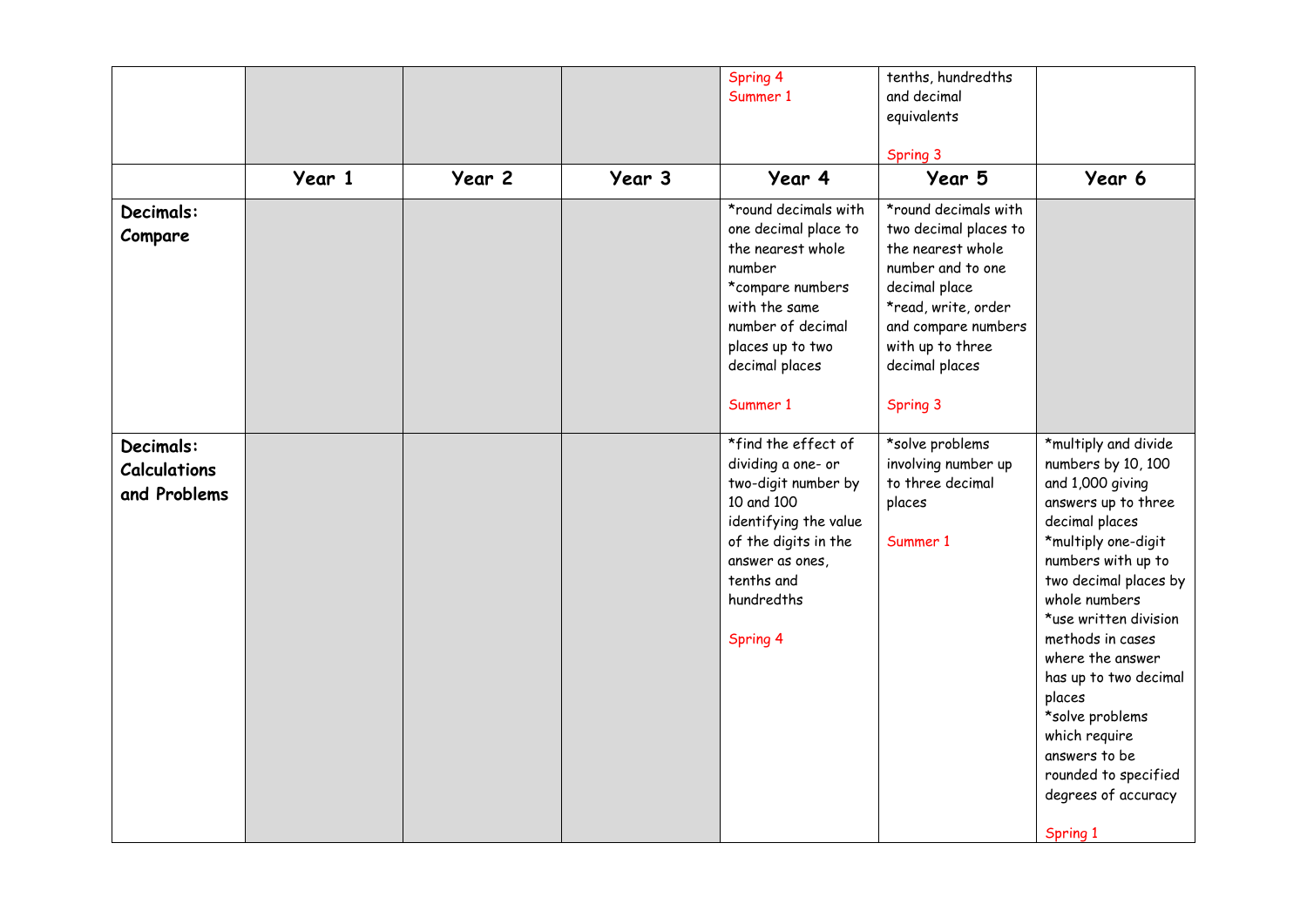|                                           | Year 1                                  | Year 2 | Year 3 | Year 4                                                                                                                                             | Year 5                                                                                                                                                                                                                                                                                                                                                                                                                                                           | Year 6                                                                                                                                                                                                                                                       |
|-------------------------------------------|-----------------------------------------|--------|--------|----------------------------------------------------------------------------------------------------------------------------------------------------|------------------------------------------------------------------------------------------------------------------------------------------------------------------------------------------------------------------------------------------------------------------------------------------------------------------------------------------------------------------------------------------------------------------------------------------------------------------|--------------------------------------------------------------------------------------------------------------------------------------------------------------------------------------------------------------------------------------------------------------|
| Fractions,<br>Decimals and<br>Percentages |                                         |        |        | *solve simple<br>measure any money<br>problems involving<br>fractions and<br>decimals to two<br>decimal places<br>Spring 3<br>Spring 4<br>Summer 1 | *recognise the<br>percent symbol %<br>and understand that<br>per cent relates to<br>'number of parts per<br>hundred', and write<br>percentages as a<br>fraction with<br>denominator 100, and<br>as a decimal<br>*solve problems which<br>require knowing<br>percentage and decimal<br>equivalents of $\frac{1}{2}$ $\frac{1}{4}$ $\frac{1}{5}$ $\frac{2}{5}$<br>$\frac{4}{5}$ and those fractions<br>with a denominator of a<br>multiple of 10 or 25<br>Spring 3 | *associate a fraction<br>with division and<br>calculate decimal<br>fraction equivalents<br>*recall and use<br>equivalences between<br>simple fractions,<br>decimals and<br>percentages,<br>including in different<br>contexts<br>Spring 1<br><b>Spring 2</b> |
|                                           | <b>Ratio and Proportion Progression</b> |        |        |                                                                                                                                                    |                                                                                                                                                                                                                                                                                                                                                                                                                                                                  |                                                                                                                                                                                                                                                              |
|                                           | Year 1                                  | Year 2 | Year 3 | Year 4                                                                                                                                             | Year 5                                                                                                                                                                                                                                                                                                                                                                                                                                                           | Year 6                                                                                                                                                                                                                                                       |
| <b>Ratio and</b><br>Proportion            |                                         |        |        |                                                                                                                                                    |                                                                                                                                                                                                                                                                                                                                                                                                                                                                  | *solve problems<br>involving the relative<br>sizes of two<br>quantities where<br>missing values can be                                                                                                                                                       |

found by using integer multiplication and division facts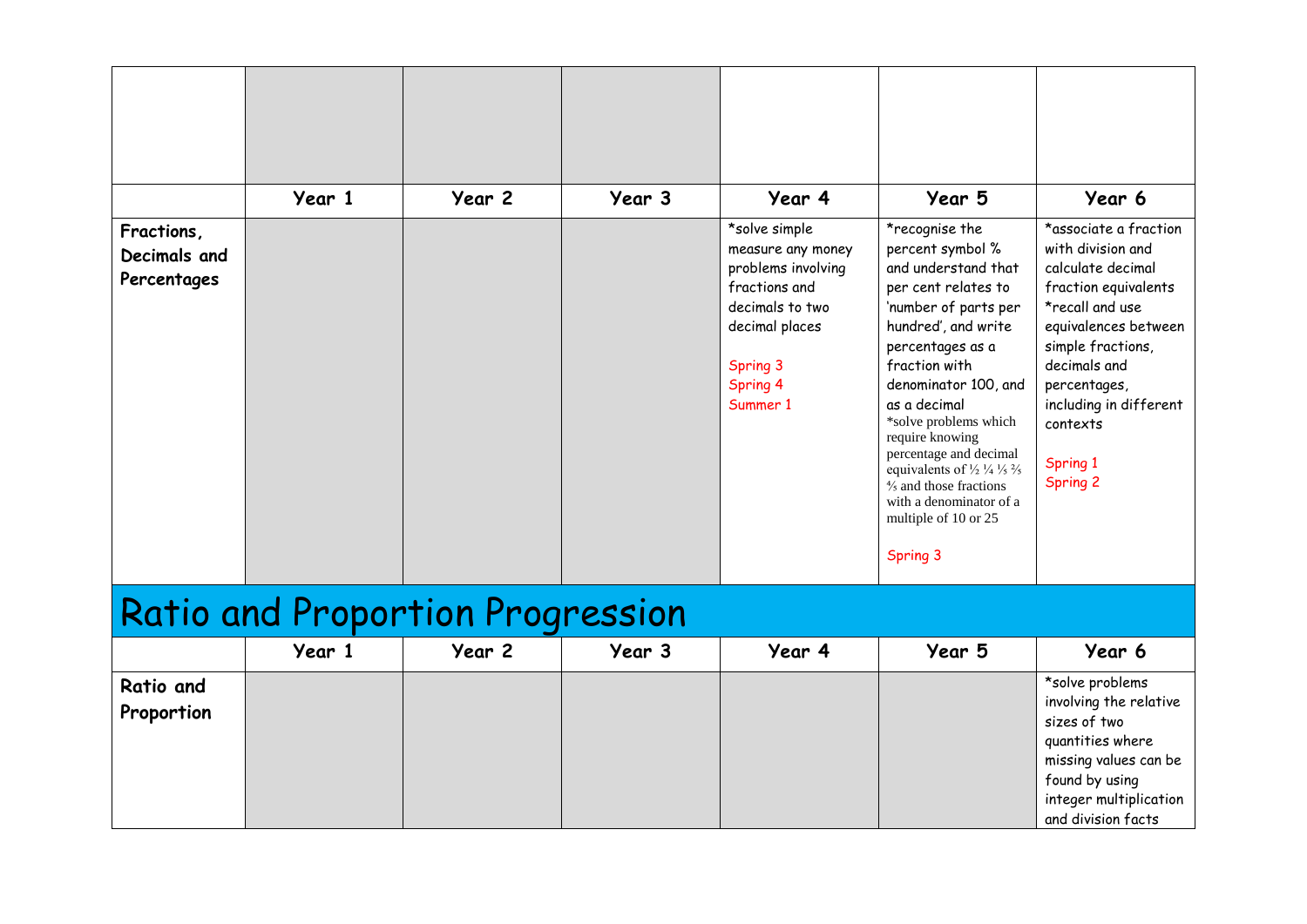|  |  |  | *solve problems       |
|--|--|--|-----------------------|
|  |  |  | involving the         |
|  |  |  | calculation of        |
|  |  |  | percentages and the   |
|  |  |  | use of percentages    |
|  |  |  | for comparison        |
|  |  |  | *solve problems       |
|  |  |  | involving similar     |
|  |  |  | shapes where the      |
|  |  |  | scale factor is known |
|  |  |  | or can be found       |
|  |  |  | *solve problems       |
|  |  |  | involving unequal     |
|  |  |  | sharing and grouping  |
|  |  |  | using knowledge of    |
|  |  |  | fractions and         |
|  |  |  | multiples             |
|  |  |  |                       |
|  |  |  | Spring 6              |
|  |  |  |                       |

### Algebra Progression

|         | Year 1                                                                                                                                                                                           | Year 2                                                                                                                                                                    | Year 3                                                   | Year 4 | Year 5 | Year 6                                                                                                                                                                                                                                                                                               |
|---------|--------------------------------------------------------------------------------------------------------------------------------------------------------------------------------------------------|---------------------------------------------------------------------------------------------------------------------------------------------------------------------------|----------------------------------------------------------|--------|--------|------------------------------------------------------------------------------------------------------------------------------------------------------------------------------------------------------------------------------------------------------------------------------------------------------|
| Algebra | *solve one-step<br>problems that involve<br>addition and<br>subtraction, using<br>concrete objects and<br>pictorial<br>representations, and<br>missing number<br>problems such as<br>$7 = 2 - 9$ | *recognise and use<br>the inverse<br>relationship between<br>addition and<br>subtraction and use<br>this to check<br>calculations and solve<br>missing number<br>problems | *solve problems,<br>including missing<br>number problems |        |        | *use simple formulae<br>*generate and<br>describe linear<br>number sequences<br>*express missing<br>number problems<br>algebraically<br>*find pairs of<br>numbers that satisfy<br>an equation with two<br>unknowns<br>*enumerate<br>possibilities of<br>combinations of two<br>variables<br>Spring 3 |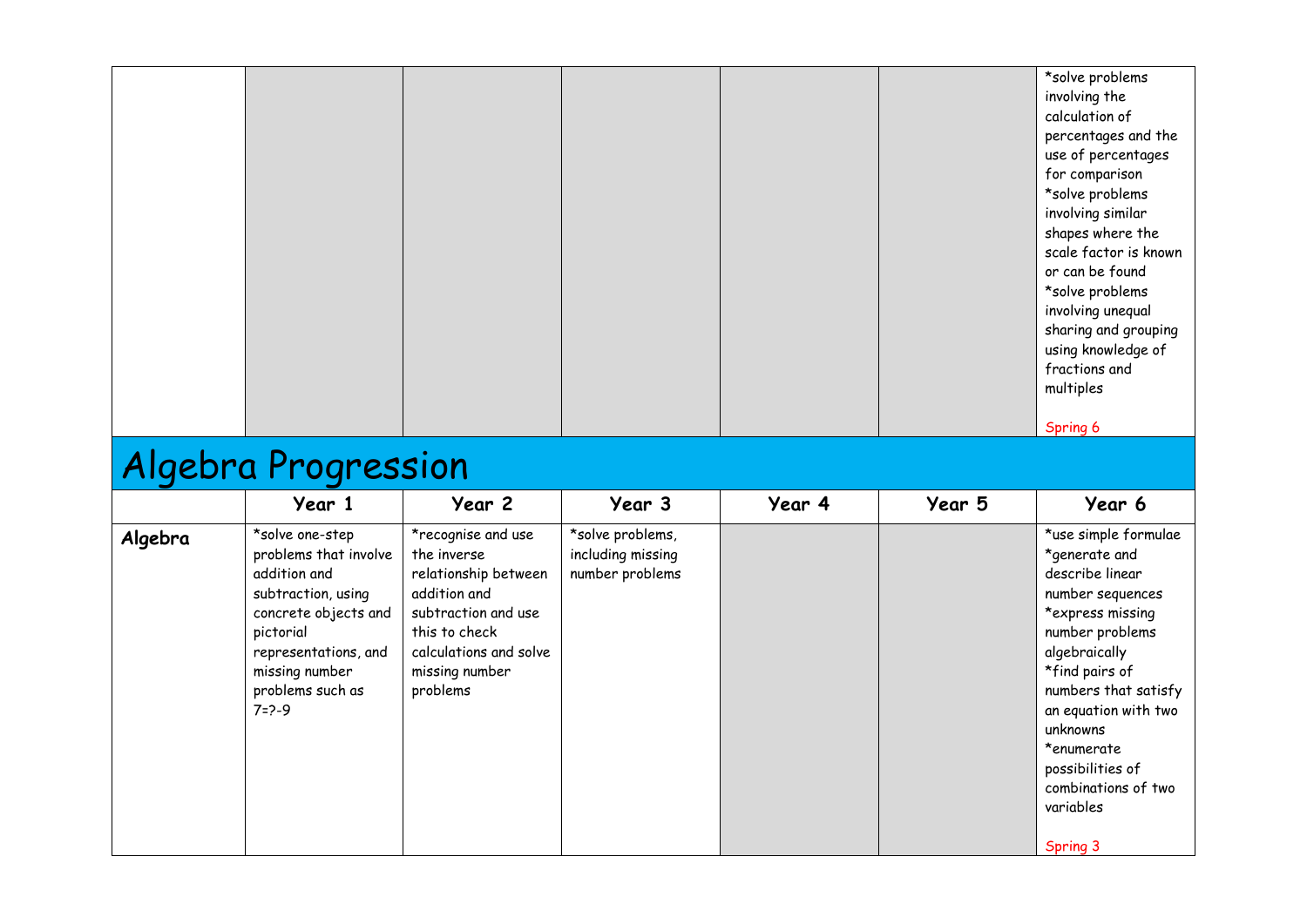|                                           |                                                                                                                                                                                                                                                                                                       | <b>Measurement Progression</b>                                                                                                                                                                                                                                                                                                                                                                                                               |                                                                                                                     |                                                                                                                                                    | *although algebraic notation is not introduced until Y6, algebraic thinking starts in Y1 as shown above.                                                                                                                                                                                                                            |                                                                                                                                                                                                                                                                                                                                                                                                                                                                                                               |
|-------------------------------------------|-------------------------------------------------------------------------------------------------------------------------------------------------------------------------------------------------------------------------------------------------------------------------------------------------------|----------------------------------------------------------------------------------------------------------------------------------------------------------------------------------------------------------------------------------------------------------------------------------------------------------------------------------------------------------------------------------------------------------------------------------------------|---------------------------------------------------------------------------------------------------------------------|----------------------------------------------------------------------------------------------------------------------------------------------------|-------------------------------------------------------------------------------------------------------------------------------------------------------------------------------------------------------------------------------------------------------------------------------------------------------------------------------------|---------------------------------------------------------------------------------------------------------------------------------------------------------------------------------------------------------------------------------------------------------------------------------------------------------------------------------------------------------------------------------------------------------------------------------------------------------------------------------------------------------------|
|                                           | Year 1                                                                                                                                                                                                                                                                                                | Year 2                                                                                                                                                                                                                                                                                                                                                                                                                                       | Year 3                                                                                                              | Year 4                                                                                                                                             | Year 5                                                                                                                                                                                                                                                                                                                              | Year 6                                                                                                                                                                                                                                                                                                                                                                                                                                                                                                        |
| Measurement<br>: Using<br><b>Measures</b> | *compare, describe<br>and solve practical<br>problems for:<br>-lengths and heights<br>-mass/weight<br>-capacity and volume<br>-time<br>*measure and begin<br>to record the<br>following:<br>-lengths and heights<br>-mass/weight<br>-capacity and volume<br>-time<br>Spring 3<br>Spring 4<br>Summer 6 | *choose and use<br>appropriate standard<br>units to estimate and<br>measure<br>length/height in any<br>direction (m/cm),<br>mass $(kg/g)$ ,<br>temperature, and<br>capacity to the<br>nearest appropriate<br>unit, using rules,<br>scales, thermometers<br>and measuring<br>vessels<br>*compare and order<br>lengths, mass,<br>volume/capacity and<br>record the results<br>using $\left\langle \right\rangle$ and =<br>Spring 5<br>Summer 4 | *measure, compare,<br>add and subtract:<br>lengths, mass,<br>volume/capacity<br>Spring 4<br>Summer 4                | *convert between<br>different units of<br>measure<br>*estimate, compare<br>and calculate<br>different measures<br>Autumn 3<br>Spring 2<br>Summer 3 | *convert between<br>different units of<br>metric measure<br>*understand and use<br>approximate<br>equivalences between<br>metric units and<br>common imperial<br>units<br>*use all four<br>operations to solve<br>problems involving<br>measure using<br>decimal notation,<br>including scaling<br>Summer 1<br>Summer 4<br>Summer 5 | *solve problems<br>involving calculation<br>and conversion of<br>units of measure.<br>using decimal<br>notation up to three<br>decimal places where<br>appropriate<br>*use, read, write and<br>convert between<br>standard units,<br>converting<br>measurements of<br>length, mass, volume<br>and time from a<br>smaller unit of<br>measure to a larger<br>unit, and vice versa,<br>using decimal<br>notation to up to<br>three decimal places<br>*convert between<br>miles and kilometres<br><b>Spring 4</b> |
| Measurement<br>: Money                    | *recognise and know<br>the value if different<br>denominations of<br>coins and notes<br>Summer 5                                                                                                                                                                                                      | *recognise and use<br>symbols for pounds<br>and pence; combine<br>amounts to make a<br>particular value<br>*find different<br>combinations of coins                                                                                                                                                                                                                                                                                          | *add and subtract<br>amounts of money to<br>give change, using<br>both £ and p in<br>practical contexts<br>Spring 2 | *estimate, compare<br>and calculate<br>different measures,<br>including money in<br>pounds and pence<br>Summer 2                                   | *use all four<br>operations to solve<br>problems involving<br>measure for example,<br>money<br>Summer 1                                                                                                                                                                                                                             |                                                                                                                                                                                                                                                                                                                                                                                                                                                                                                               |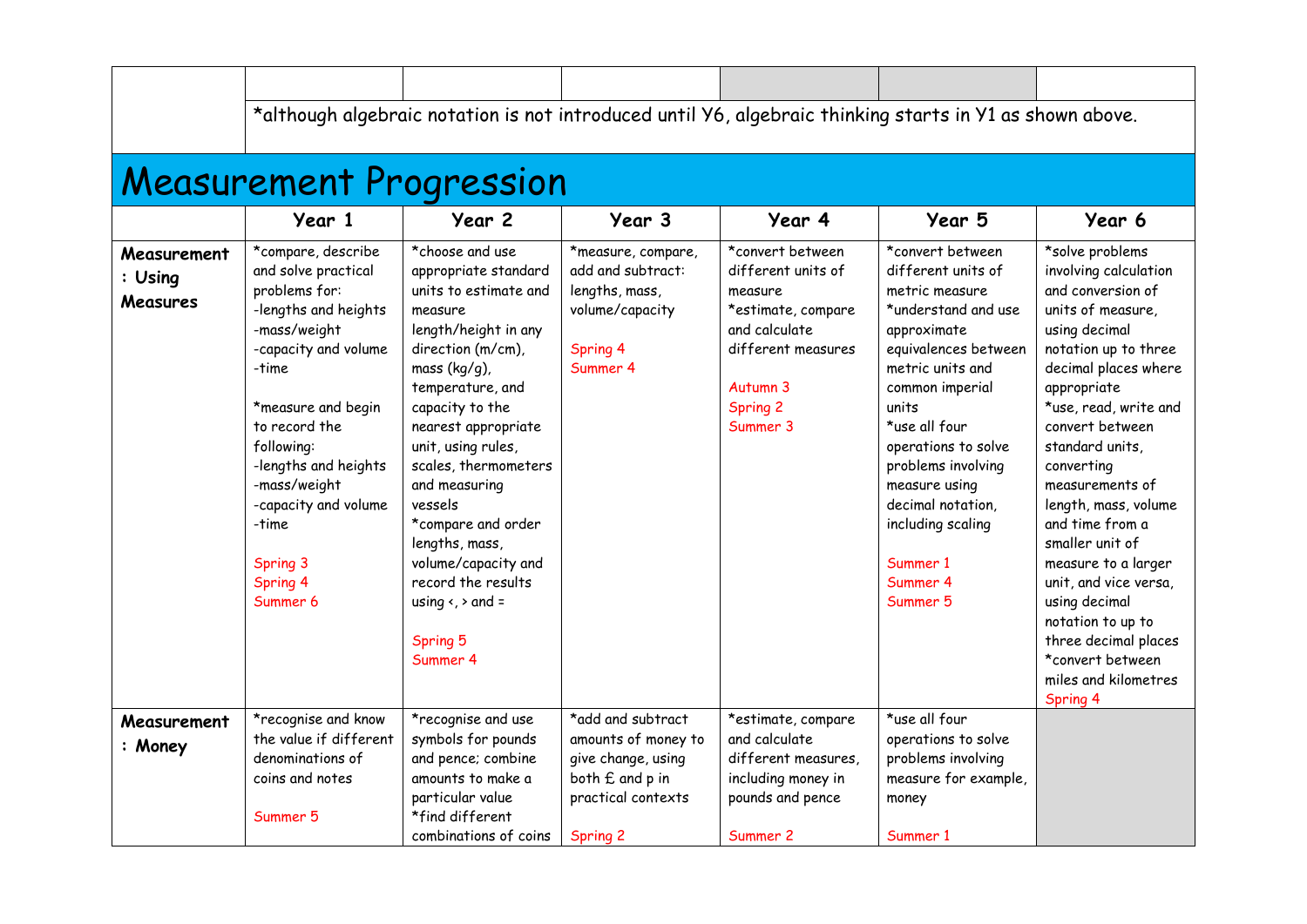|                         | Year 1                                                                                                                                                                                                                                                                                                                                                                                                | that equal the same<br>amounts of money<br>*solve simple<br>problems in a<br>practical context<br>involving addition and<br>subtraction of money<br>of the same unit,<br>including giving<br>change<br>Autumn 3<br>Year 2                                                                              | Year 3                                                                                                                                                                                                                                                                                                                                                                                                                                                                                                                           | Year 4                                                                                                                                                                                                                                         | Year 5                                                                          | Year 6                                                                                                                                                                      |
|-------------------------|-------------------------------------------------------------------------------------------------------------------------------------------------------------------------------------------------------------------------------------------------------------------------------------------------------------------------------------------------------------------------------------------------------|--------------------------------------------------------------------------------------------------------------------------------------------------------------------------------------------------------------------------------------------------------------------------------------------------------|----------------------------------------------------------------------------------------------------------------------------------------------------------------------------------------------------------------------------------------------------------------------------------------------------------------------------------------------------------------------------------------------------------------------------------------------------------------------------------------------------------------------------------|------------------------------------------------------------------------------------------------------------------------------------------------------------------------------------------------------------------------------------------------|---------------------------------------------------------------------------------|-----------------------------------------------------------------------------------------------------------------------------------------------------------------------------|
| Measurement<br>$:$ Time | *sequence events in<br>chronological order<br>using language for<br>example, before,<br>after, next, first,<br>today, yesterday,<br>tomorrow<br>*recognise and use<br>language relating to<br>dates, including days<br>of the week, weeks,<br>months and years<br>*tell the time to the<br>hour and half past<br>the hour and draw<br>the hands on a clock<br>face to show these<br>times<br>Summer 6 | *compare and<br>sequence intervals of<br>time<br>*tell and write the<br>time to five minutes.<br>including quarter<br>past/to the hour and<br>draw the hands on a<br>clock face to show<br>these times<br>*know the number of<br>minutes in an hour<br>and the number of<br>hours in a day<br>Summer 3 | *tell and write the<br>time from an<br>analogue clock,<br>including using Roman<br>numerals and 12- and<br>24-hour clocks<br>*estimate and read<br>time with increasing<br>accuracy to the<br>nearest minute:<br>record and compare<br>time in terms of<br>seconds, minutes and<br>hours; use vocabulary<br>such as o'clock,<br>am/pm, morning, noon<br>and midnight<br>*know the number of<br>seconds in a minute<br>and the number of<br>days in a month, year<br>and leap year<br>*compare durations<br>of events<br>Summer 2 | *read, write and<br>convert time<br>between analogue and<br>digital 12- and 24-<br>hour clocks<br>*solve problems<br>involving converting<br>from hours to<br>minutes; minutes to<br>seconds; years to<br>months; weeks to<br>days<br>Summer 3 | *solve problems<br>involving converting<br>between units of<br>time<br>Summer 4 | *use, read, write and<br>convert between<br>standard units,<br>converting<br>measurements of<br>time from a smaller<br>unit to a larger unit,<br>and vice versa<br>Spring 4 |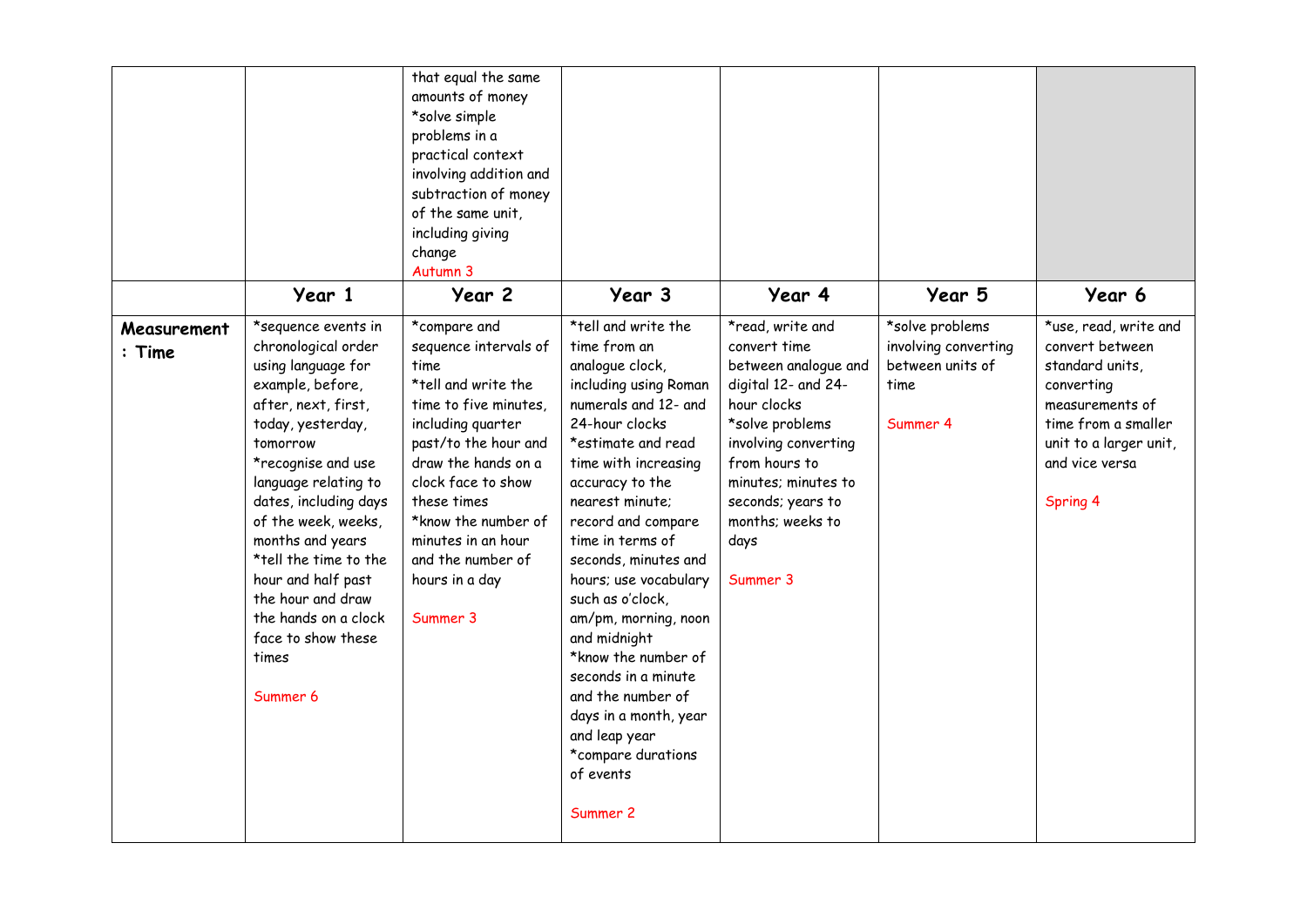|                             | Year 1 | Year 2 | Year 3                                           | Year 4                                                                                                    | Year 5                                                                                                                                                                                                                                                                               | Year 6                                                                                                                                                                                                                                                                                                                                         |
|-----------------------------|--------|--------|--------------------------------------------------|-----------------------------------------------------------------------------------------------------------|--------------------------------------------------------------------------------------------------------------------------------------------------------------------------------------------------------------------------------------------------------------------------------------|------------------------------------------------------------------------------------------------------------------------------------------------------------------------------------------------------------------------------------------------------------------------------------------------------------------------------------------------|
| Measurement<br>: Perimeter, |        |        | *measure the<br>perimeter of simple<br>2D shapes | *measure and<br>calculate the<br>perimeter of a                                                           | *measure and<br>calculate the<br>perimeter of                                                                                                                                                                                                                                        | *recognise that<br>shapes with the same<br>areas can have                                                                                                                                                                                                                                                                                      |
| Area, Volume                |        |        |                                                  | rectilinear figure in                                                                                     | composite rectilinear                                                                                                                                                                                                                                                                | different perimeters                                                                                                                                                                                                                                                                                                                           |
|                             |        |        | Spring 4                                         | cm and m<br>*find the area of<br>rectilinear shapes by<br>counting squares<br>Autumn 3<br><b>Spring 2</b> | shapes in cm and m<br>*calculate and<br>compare the area of<br>rectangles (including<br>squares), and<br>including using<br>standard units,<br>square cm and square<br>m and estimate the<br>area of irregular<br>shapes<br>*estimate volume and<br>capacity<br>Autumn 5<br>Summer 5 | and vice versa<br>*recognise when it is<br>possible to use<br>formulae for area<br>and volume of shapes<br>*calculate the area<br>of parallelograms and<br>triangles<br>*calculate, estimate<br>and compare volume<br>of cubes and cuboids<br>using standard units,<br>including cubic cm<br>and m and extending<br>to other units<br>Spring 5 |

# Geometry Progression

|                        | Year 1                                  | Year 2                                    | Year 3          | Year 4                                  | Year 5                                        | Year 6                                  |
|------------------------|-----------------------------------------|-------------------------------------------|-----------------|-----------------------------------------|-----------------------------------------------|-----------------------------------------|
| Geometry:<br>2D Shapes | *recognise and name<br>common 2D shapes | *identify and<br>describe the             | *draw 2D shapes | *compare and<br>classify geometric      | *distinguish between<br>regular and irregular | *draw 2D shapes<br>given dimensions and |
|                        | Autumn 3                                | properties of 2D<br>shapes, including the | Summer 3        | shapes, including<br>quadrilaterals and | polygons based on<br>reasoning about equal    | angles<br>*compare and                  |
|                        |                                         | number of sides and                       |                 | triangles, based on                     | sides and angles                              | classify geometric                      |
|                        |                                         | line symmetry in a<br>vertical line       |                 | their properties and<br>sizes           | *use the properties<br>of rectangles to       | shapes based on<br>their properties and |
|                        |                                         | *identify 2D shapes                       |                 | *identify lines of                      | deduce related facts                          | sizes                                   |
|                        |                                         | on the surface of 3D                      |                 | symmetry in 2D<br>shapes presented in   | and find missing<br>lengths and angles        | *illustrate and name                    |
|                        |                                         | shapes                                    |                 | different                               |                                               | parts of circles,<br>including radius,  |
|                        |                                         |                                           |                 | orientations                            | Summer 2                                      | diameter and                            |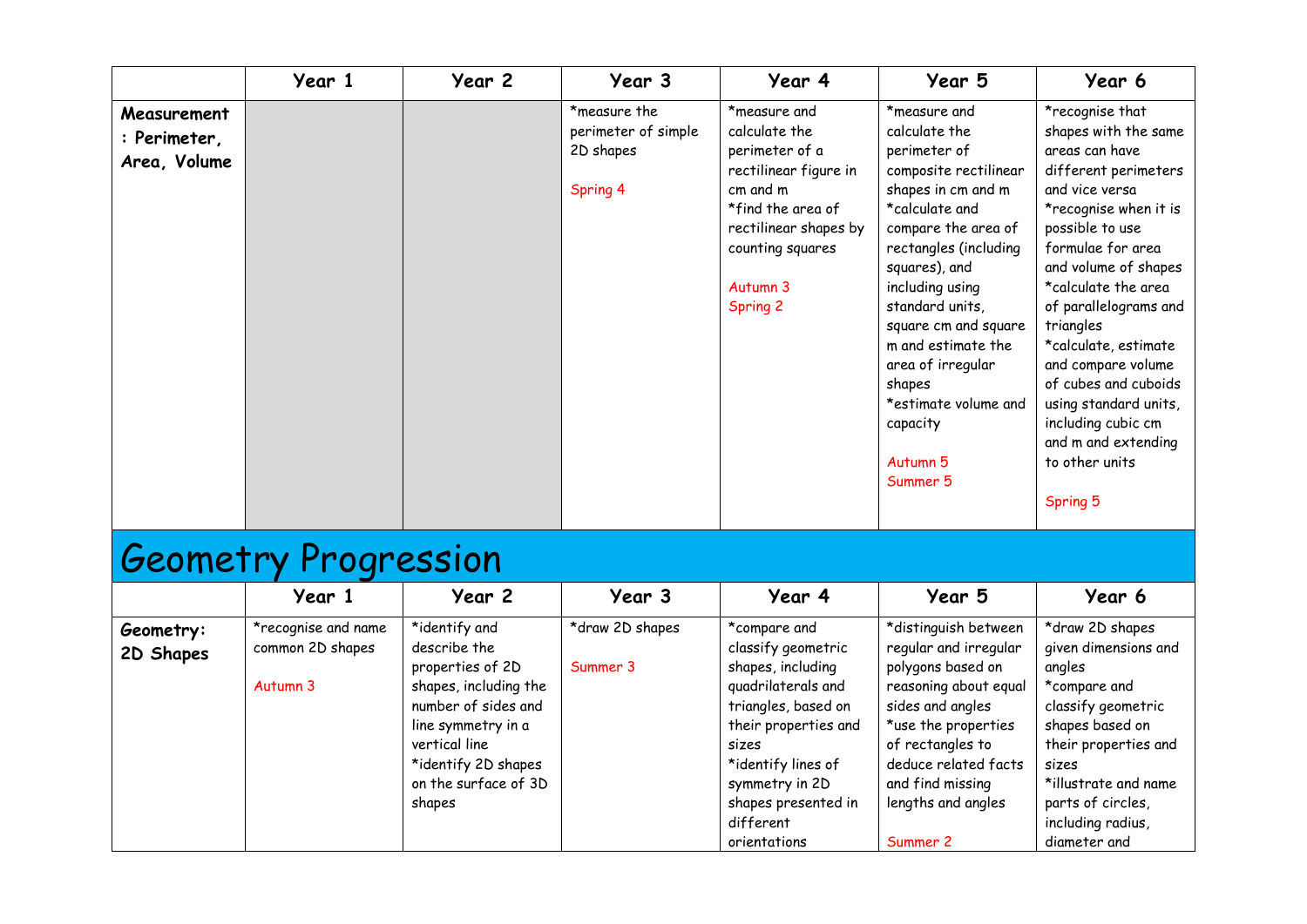| Geometry:<br>3D Shapes           | *recognise and name<br>common 3D shapes<br>Autumn 3 | *compare and sort<br>common 2D shapes<br>and everyday objects<br>Spring 3<br>*recognise and name<br>common 3D shapes<br>*compare and sort<br>common 3D shapes<br>and everyday objects<br>Spring 3 | *make 3D shapes<br>using modelling<br>materials; recognise<br>3D shapes in<br>different<br>orientations and<br>describe them<br>Summer 3                                                                                                                                                                                                                                                                                                     | Summer 5                                                                                                                                                                                                                                                                                                         | *identify 3D shapes<br>including cubes and<br>other cuboids, from<br>2D representations<br>Summer 2                                                                                                                                                                                                                                                | circumference and<br>know that the<br>diameter is twice the<br>radius<br>Summer 1<br>*recognise, describe<br>and build simple 3D<br>shapes, including<br>making nets<br>Summer 1                                                                |
|----------------------------------|-----------------------------------------------------|---------------------------------------------------------------------------------------------------------------------------------------------------------------------------------------------------|----------------------------------------------------------------------------------------------------------------------------------------------------------------------------------------------------------------------------------------------------------------------------------------------------------------------------------------------------------------------------------------------------------------------------------------------|------------------------------------------------------------------------------------------------------------------------------------------------------------------------------------------------------------------------------------------------------------------------------------------------------------------|----------------------------------------------------------------------------------------------------------------------------------------------------------------------------------------------------------------------------------------------------------------------------------------------------------------------------------------------------|-------------------------------------------------------------------------------------------------------------------------------------------------------------------------------------------------------------------------------------------------|
|                                  | Year 1                                              | Year 2                                                                                                                                                                                            | Year 3                                                                                                                                                                                                                                                                                                                                                                                                                                       | Year 4                                                                                                                                                                                                                                                                                                           | Year 5                                                                                                                                                                                                                                                                                                                                             | Year 6                                                                                                                                                                                                                                          |
| Geometry:<br>Angles and<br>Lines |                                                     |                                                                                                                                                                                                   | *recognise angles as<br>a property of a shape<br>or a description of a<br>turn<br>*identify right<br>angles, recognise<br>that two right angles<br>make a half turn,<br>three make three<br>quarters of a turn<br>and four a complete<br>turn; identify<br>whether angles are<br>greater than or less<br>than a right angle<br>*identify horizontal<br>and vertical lines and<br>pairs of<br>perpendicular and<br>parallel lines<br>Summer 3 | *identify acute and<br>obtuse angles and<br>compare and order<br>angles up to two<br>right angles by size<br>*identify lines of<br>symmetry in 2D<br>shapes presented in<br>different<br>orientations<br>*complete a simple<br>symmetric figure<br>with respect to a<br>specific line of<br>symmetry<br>Summer 5 | *know angles are<br>measure in degrees:<br>estimate and<br>compare acute,<br>obtuse and reflex<br>angles<br>*draw given angles,<br>and measure them in<br>degrees<br>*identify<br>-angles at a point and<br>one whole turn<br>-angles at a point on<br>a straight line and $\frac{1}{2}$<br>a turn<br>-other multiples of<br>90degrees<br>Summer 2 | *find unknown angles<br>in any triangles,<br>quadrilaterals, and<br>regular polygons<br>*recognise angles<br>where they meet at a<br>point, are on a<br>straight line, or are<br>vertically opposite,<br>and find missing<br>angles<br>Summer 1 |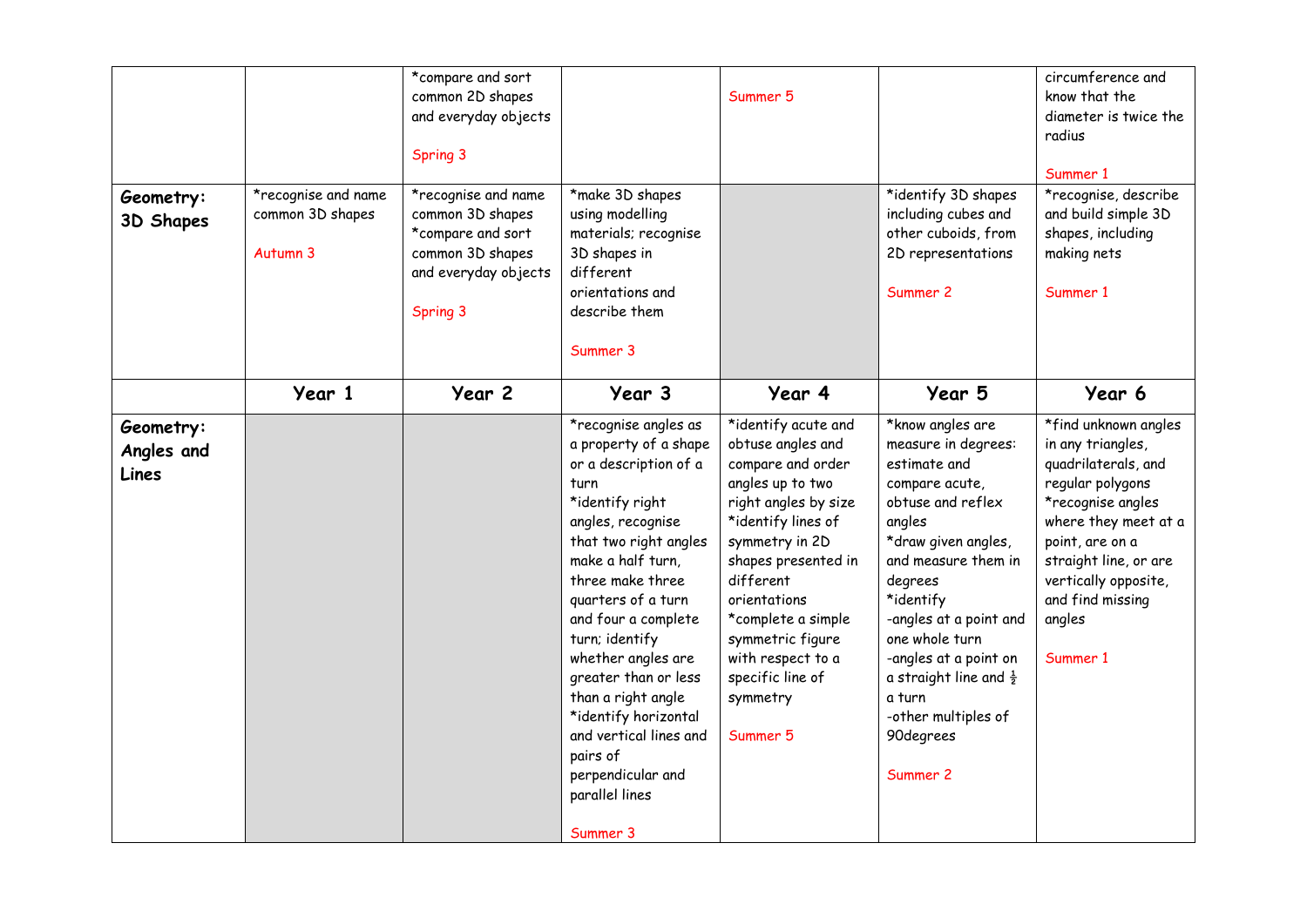|                                               | Year 1                                                                                                                        | Year 2                                                                                                                                                                                                                                                                                                                                                                                                                                   | Year 3 | Year 4                                                                                                                                                                                                                                                                                         | Year 5                                                                                                                                                                                                       | Year 6                                                                                                                                                                                           |
|-----------------------------------------------|-------------------------------------------------------------------------------------------------------------------------------|------------------------------------------------------------------------------------------------------------------------------------------------------------------------------------------------------------------------------------------------------------------------------------------------------------------------------------------------------------------------------------------------------------------------------------------|--------|------------------------------------------------------------------------------------------------------------------------------------------------------------------------------------------------------------------------------------------------------------------------------------------------|--------------------------------------------------------------------------------------------------------------------------------------------------------------------------------------------------------------|--------------------------------------------------------------------------------------------------------------------------------------------------------------------------------------------------|
| Geometry:<br>Position and<br><b>Direction</b> | *describe position,<br>direction and<br>movement, including<br>whole, half, quarter<br>and three-quarter<br>turns<br>Summer 3 | *order and arrange<br>combinations of<br>mathematical objects<br>in patterns and<br>sequences<br>*use mathematical<br>vocabulary to<br>describe position,<br>direction and<br>movement, including<br>movement in a<br>straight line and<br>distinguishing<br>between rotation as a<br>turn and in terms of<br>right angles for<br>quarter, half and<br>three-quarter turns<br>(clockwise and anit-<br>clockwise)<br>Spring 3<br>Summer 1 |        | *describe positions<br>on a 2D grid as<br>coordinates in the<br>first quadrant<br>*describe movements<br>between positions as<br>translations of a<br>given unit on the<br>left/right and<br>up/down<br>*plot specified points<br>and draw sides to<br>complete a given<br>polygon<br>Summer 6 | *identify, describe<br>and represent the<br>position of a shape<br>following a reflection<br>or translation, suing<br>the appropriate<br>language, and know<br>that the shape has<br>not changed<br>Summer 3 | *describe positions<br>on the full coordinate<br>grid (all four<br>quadrants)<br>*draw and translate<br>simple shapes on the<br>coordinate plane, and<br>reflect them in the<br>axes<br>Autumn 4 |

## Statistics Progression

|                                                | Year 1 | Year 2                                                                                                                       | Year 3                                                                                      | Year 4                                                                                                                                                      | Year 5                                                                                         | Year 6                                                                                                      |
|------------------------------------------------|--------|------------------------------------------------------------------------------------------------------------------------------|---------------------------------------------------------------------------------------------|-------------------------------------------------------------------------------------------------------------------------------------------------------------|------------------------------------------------------------------------------------------------|-------------------------------------------------------------------------------------------------------------|
| Statistics:<br>Present and<br><b>Interpret</b> |        | *interpret and<br>construct simple<br>pictograms, tally<br>charts, block<br>diagrams and simple<br>tables<br><b>Spring 2</b> | *interpret and<br>present data using<br>bar charts,<br>pictograms and<br>tables<br>Spring 3 | *interpret and<br>present discrete and<br>continuous data using<br>appropriate graphical<br>methods, including<br>bar charts and time<br>graphs<br>Spring 3 | *complete, read and<br>interpret information<br>in tables, including<br>timetables<br>Autumn 3 | *interpret and<br>construct pie charts<br>and line graphs and<br>use these to solve<br>problems<br>Summer 3 |